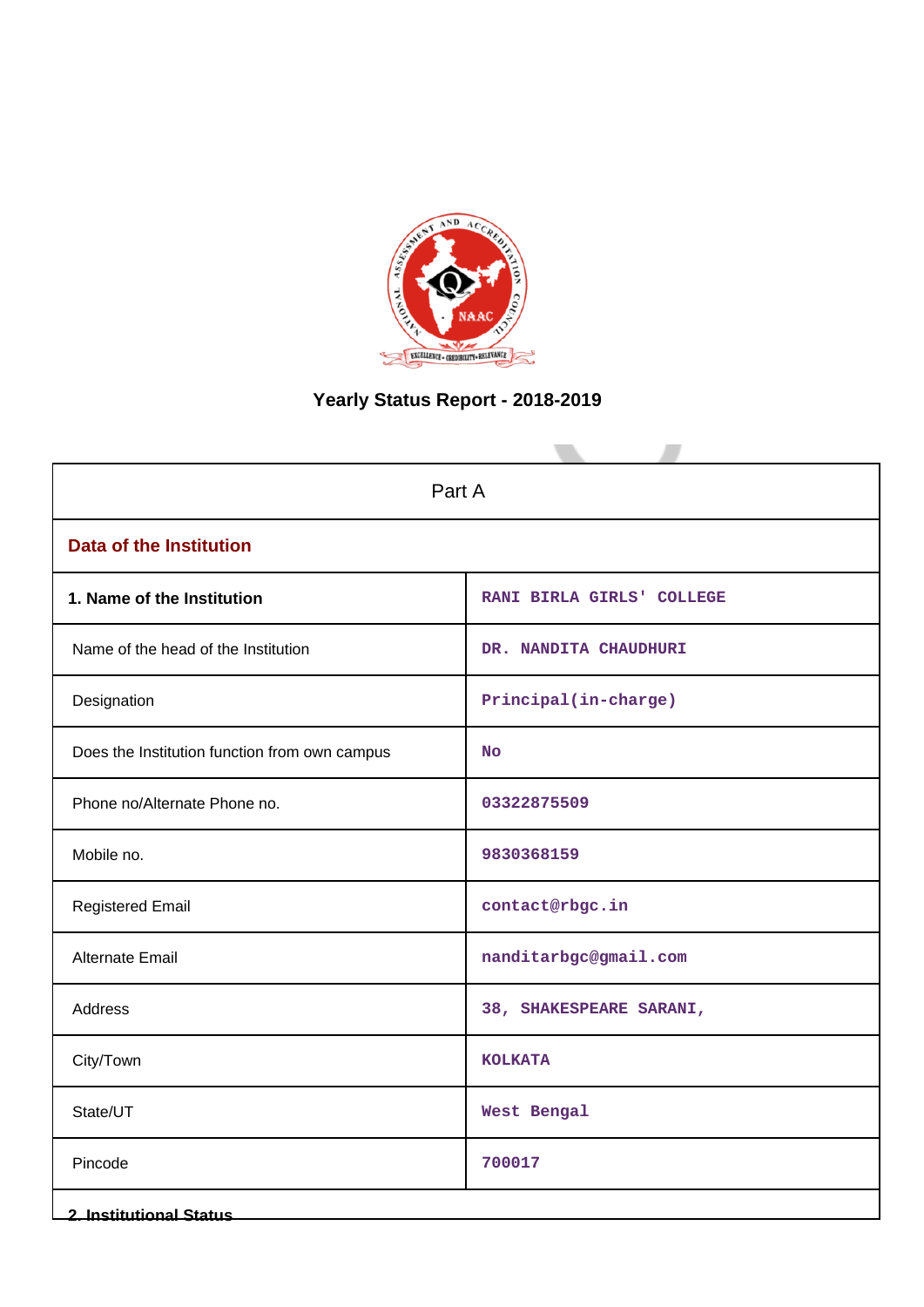| Affiliated / Constituent                                                 |                                                |                            | Affiliated                                                              |                          |                          |
|--------------------------------------------------------------------------|------------------------------------------------|----------------------------|-------------------------------------------------------------------------|--------------------------|--------------------------|
| Type of Institution                                                      |                                                |                            | Women                                                                   |                          |                          |
| Location                                                                 |                                                |                            | Urban                                                                   |                          |                          |
| <b>Financial Status</b>                                                  |                                                |                            | state                                                                   |                          |                          |
| Name of the IQAC co-ordinator/Director                                   |                                                |                            | DR. PRITI GHATANI                                                       |                          |                          |
| Phone no/Alternate Phone no.                                             |                                                |                            | 03324901476                                                             |                          |                          |
| Mobile no.                                                               |                                                | 9051771112                 |                                                                         |                          |                          |
| <b>Registered Email</b>                                                  |                                                | rbgciqac21@gmail.com       |                                                                         |                          |                          |
| Alternate Email                                                          |                                                | pritighatanirbgc@gmail.com |                                                                         |                          |                          |
| 3. Website Address                                                       |                                                |                            |                                                                         |                          |                          |
|                                                                          | Web-link of the AQAR: (Previous Academic Year) |                            |                                                                         | http://www.rbgc.in       |                          |
| 4. Whether Academic Calendar prepared during<br>the year                 |                                                |                            | Yes                                                                     |                          |                          |
| if yes, whether it is uploaded in the institutional website:<br>Weblink: |                                                |                            | http://www.rbgc.in/admin/notice files/A<br>cademic Calendar 2019-20.pdf |                          |                          |
| <b>5. Accrediation Details</b>                                           |                                                |                            |                                                                         |                          |                          |
| Cycle                                                                    | Grade                                          | <b>CGPA</b>                | Year of                                                                 | Validity                 |                          |
|                                                                          |                                                |                            | Accrediation                                                            | Period From              | Period To                |
| $\mathbf{1}$                                                             | в                                              | 2.6                        | 2009                                                                    | $15 - Jun - 2009$        | $14 - Jun - 2014$        |
| $\overline{\mathbf{2}}$                                                  | в                                              | 2.7                        | 2015                                                                    | $03 - \text{Mar} - 2015$ | $02 - \text{Mar} - 2020$ |

# **6. Date of Establishment of IQAC** 18-Dec-2009

# **7. Internal Quality Assurance System**

| Quality initiatives by IQAC during the year for promoting quality culture                                           |                         |     |  |  |  |
|---------------------------------------------------------------------------------------------------------------------|-------------------------|-----|--|--|--|
| Number of participants/ beneficiaries<br>Item /Title of the quality initiative by<br>Date & Duration<br><b>IQAC</b> |                         |     |  |  |  |
| <b>AISHE</b>                                                                                                        | $21 - Jan - 2019$<br>15 | 620 |  |  |  |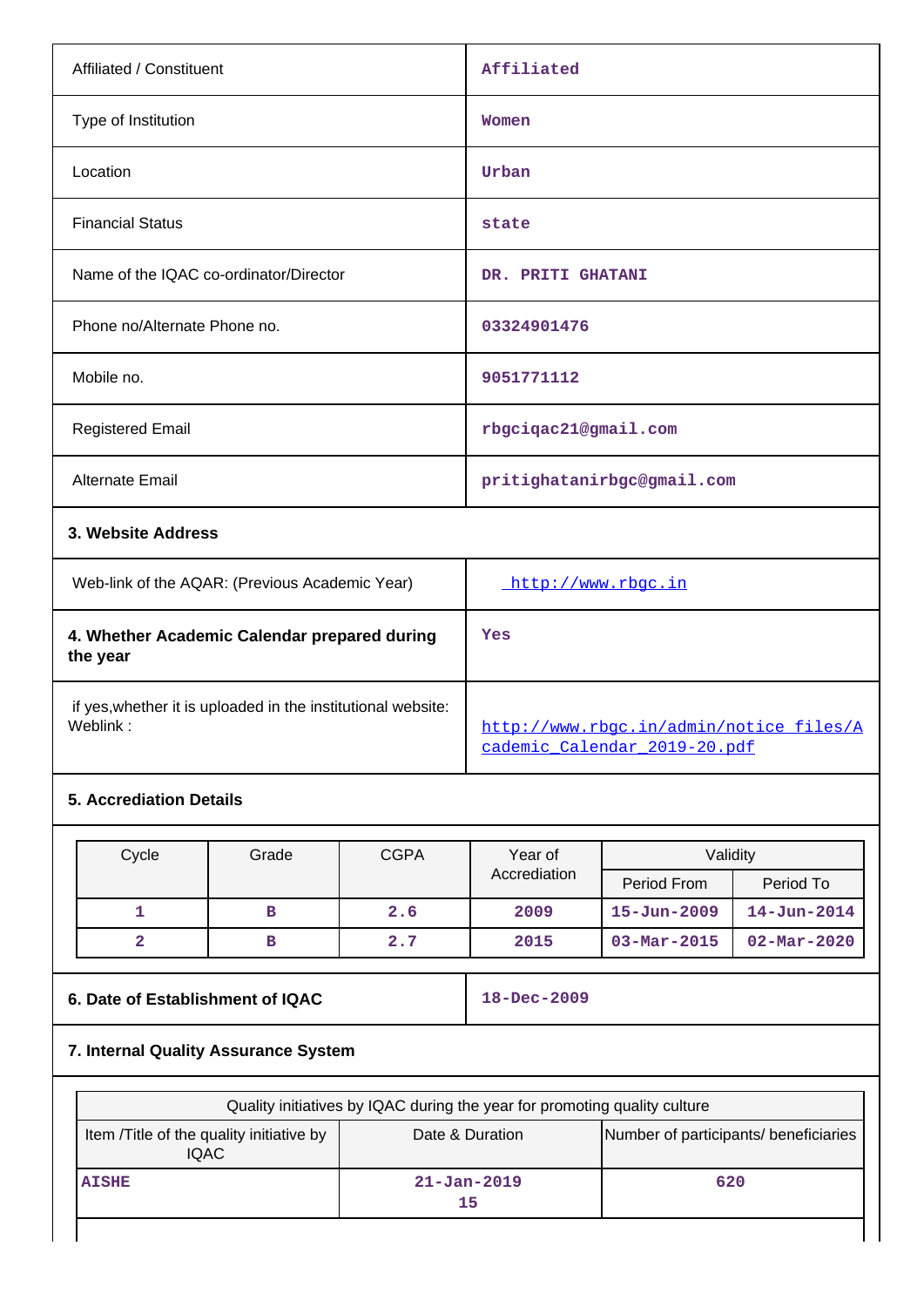| 8. Provide the list of funds by Central/ State Government- UGC/CSIR/DST/DBT/ICMR/TEQIP/World<br><b>Bank/CPE of UGC etc.</b>                                          |                       |                       |                                        |             |
|----------------------------------------------------------------------------------------------------------------------------------------------------------------------|-----------------------|-----------------------|----------------------------------------|-------------|
| Institution/Departmen<br>t/Faculty                                                                                                                                   | Scheme                | <b>Funding Agency</b> | Year of award with<br>duration         | Amount      |
| N.A.                                                                                                                                                                 | $\mathbf 0$           | N.A.                  | 2019<br>$\mathbf 0$                    | $\mathbf 0$ |
|                                                                                                                                                                      |                       | No Files Uploaded !!! |                                        |             |
| 9. Whether composition of IQAC as per latest<br><b>NAAC</b> guidelines:                                                                                              |                       | Yes                   |                                        |             |
| Upload latest notification of formation of IQAC                                                                                                                      |                       | View File             |                                        |             |
| 10. Number of IQAC meetings held during the<br>year :                                                                                                                |                       | 1                     |                                        |             |
| The minutes of IQAC meeting and compliances to the<br>decisions have been uploaded on the institutional<br>website                                                   |                       | <b>No</b>             |                                        |             |
| Upload the minutes of meeting and action taken report                                                                                                                |                       |                       | No Files Uploaded !!!                  |             |
| 11. Whether IQAC received funding from any of<br>the funding agency to support its activities<br>during the year?                                                    |                       | <b>No</b>             |                                        |             |
| 12. Significant contributions made by IQAC during the current year(maximum five bullets)                                                                             |                       |                       |                                        |             |
| Participation of students in Sukanya Project organised by Kolkata Police, West<br>Bengal.                                                                            |                       |                       |                                        |             |
| Exhibition cum sale and Fashion Show "Colours Of The Runway."                                                                                                        |                       |                       |                                        |             |
|                                                                                                                                                                      | No Files Uploaded !!! |                       |                                        |             |
| 13. Plan of action chalked out by the IQAC in the beginning of the academic year towards Quality<br>Enhancement and outcome achieved by the end of the academic year |                       |                       |                                        |             |
|                                                                                                                                                                      | Plan of Action        |                       | Achivements/Outcomes                   |             |
| Regular Remedial Classes for weak<br>students                                                                                                                        |                       |                       | Improved results in University exams   |             |
| Organizing Career Counselling workshops<br>and seminars                                                                                                              |                       | opportunities         | Students informed about various career |             |

Introduction of CBCS Curriculum **Successfully implemented by all**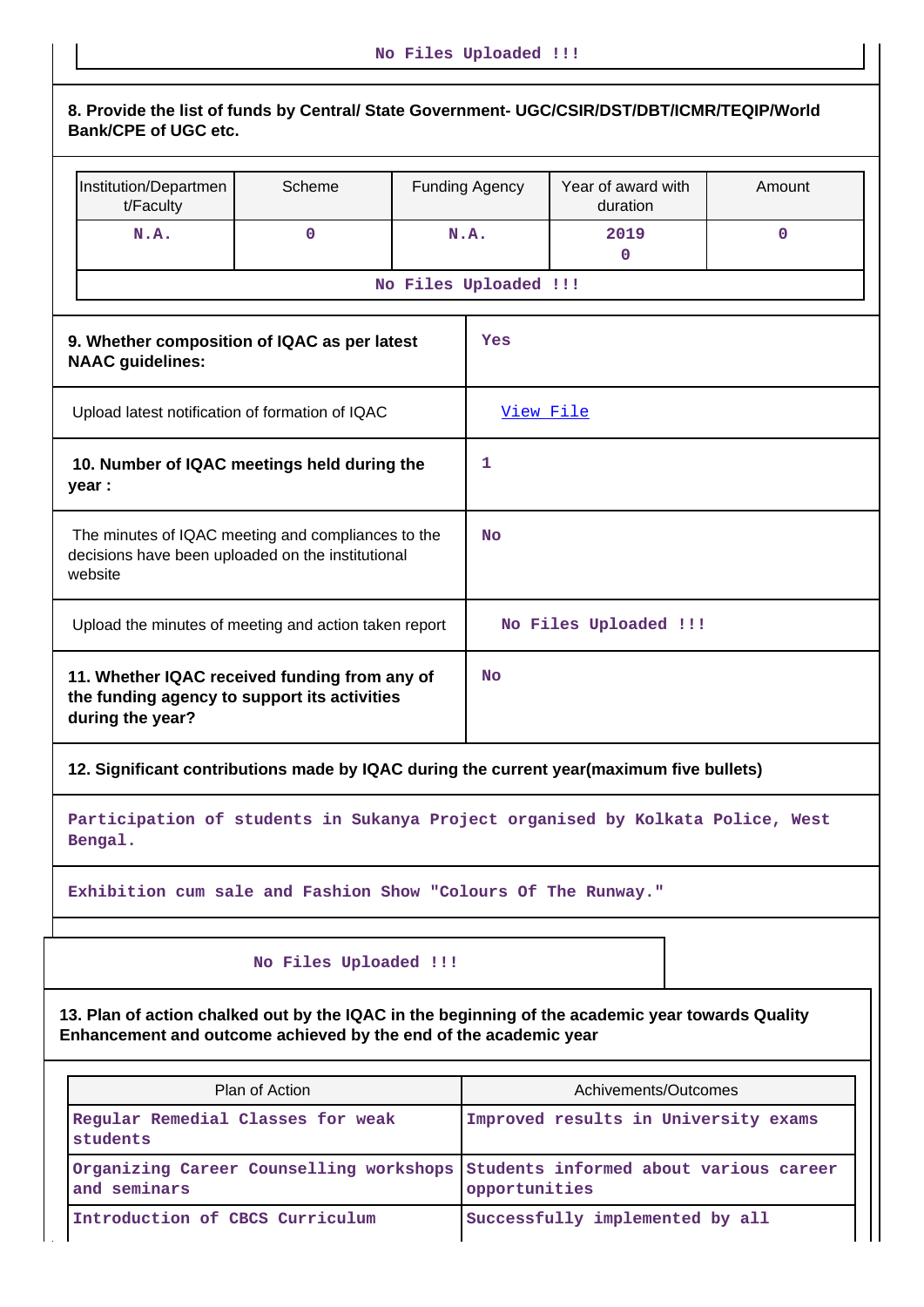|                                                                                                                      |                                                                        | departments                                                                                                   |
|----------------------------------------------------------------------------------------------------------------------|------------------------------------------------------------------------|---------------------------------------------------------------------------------------------------------------|
|                                                                                                                      | Online Admission of UG courses                                         | Ensuring fair admission with government<br>reservation policies                                               |
| Organizing departmental seminars                                                                                     |                                                                        | Upgrading students on contemporary<br>issues related to their disciplines<br>beyond the prescribed curriculum |
|                                                                                                                      |                                                                        | View File                                                                                                     |
|                                                                                                                      | 14. Whether AQAR was placed before statutory<br>body?                  | <b>No</b>                                                                                                     |
| 15. Whether NAAC/or any other accredited<br>body(s) visited IQAC or interacted with it to<br>assess the functioning? |                                                                        | <b>No</b>                                                                                                     |
|                                                                                                                      | 16. Whether institutional data submitted to<br><b>AISHE:</b>           | Yes                                                                                                           |
|                                                                                                                      | Year of Submission                                                     | 2019                                                                                                          |
|                                                                                                                      | Date of Submission                                                     | $21 - Jan - 2019$                                                                                             |
|                                                                                                                      | 17. Does the Institution have Management<br><b>Information System?</b> | <b>No</b>                                                                                                     |
|                                                                                                                      |                                                                        | Part B                                                                                                        |

# **CRITERION I – CURRICULAR ASPECTS**

### **1.1 – Curriculum Planning and Implementation**

 1.1.1 – Institution has the mechanism for well planned curriculum delivery and documentation. Explain in 500 words

 **Rani Birla Girls' College is currently having the following mechanism for effective delivery of curriculum: - a) At the beginning of an academic session, departmental meetings are held in every department in which the topics in the syllabus are distributed among the teachers after discussion with them by the Head of the Department. b) Number of classes for each topic is decided according to the syllabus and criteria (CBCS) assigned to each topic and paper. c) Besides the traditional lectures and seminars, use of ICT in classrooms is done to make the curriculum interesting for students d) Tutorials or class tests are held as per requirement e) Internal assessment is done and examined scripts are shown to students f) A central time table is provided at the beginning of each year g) Time table committee with the help of departmental heads prepare the time table which is duly approved by the Principal. h) We have a very rich Central Library with open access system and all honours departments have their own departmental/ seminar libraries.**

| 1.1.2 – Certificate/ Diploma Courses introduced during the academic year |                 |                          |                 |                                                 |                      |
|--------------------------------------------------------------------------|-----------------|--------------------------|-----------------|-------------------------------------------------|----------------------|
| Certificate                                                              | Diploma Courses | Dates of<br>Introduction | <b>Duration</b> | Focus on employ<br>ability/entreprene<br>urship | Skill<br>Development |
|                                                                          |                 | Nil                      |                 |                                                 |                      |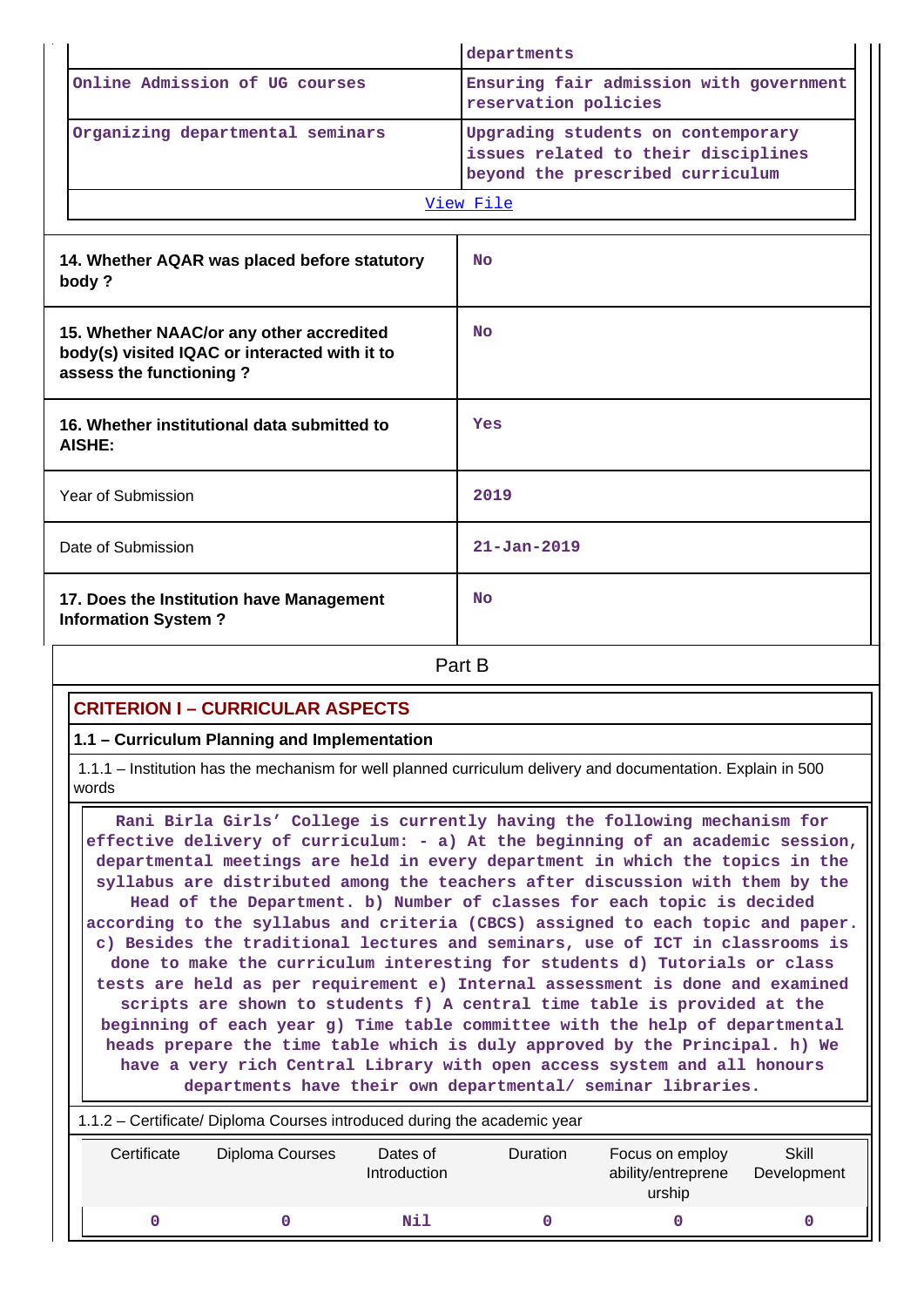| 1.2 - Academic Flexibility                                                                                                                                               |                              |                                                     |                                                                 |
|--------------------------------------------------------------------------------------------------------------------------------------------------------------------------|------------------------------|-----------------------------------------------------|-----------------------------------------------------------------|
| 1.2.1 - New programmes/courses introduced during the academic year                                                                                                       |                              |                                                     |                                                                 |
| Programme/Course                                                                                                                                                         | Programme Specialization     |                                                     | Dates of Introduction                                           |
| Nill                                                                                                                                                                     |                              | Nil                                                 | <b>Nill</b>                                                     |
|                                                                                                                                                                          |                              | No file uploaded.                                   |                                                                 |
| 1.2.2 - Programmes in which Choice Based Credit System (CBCS)/Elective course system implemented at the<br>affiliated Colleges (if applicable) during the academic year. |                              |                                                     |                                                                 |
| Name of programmes adopting<br><b>CBCS</b>                                                                                                                               | Programme Specialization     |                                                     | Date of implementation of<br><b>CBCS/Elective Course System</b> |
| <b>BA</b>                                                                                                                                                                |                              | <b>HONOURS</b>                                      | 06/07/2018                                                      |
| <b>BSC</b>                                                                                                                                                               |                              | <b>HONOURS</b>                                      | 06/07/2018                                                      |
| <b>BA</b>                                                                                                                                                                |                              | <b>MAJOR</b>                                        | 06/07/2018                                                      |
| <b>BA</b>                                                                                                                                                                |                              | <b>GENERAL</b>                                      | 06/07/2018                                                      |
| <b>BSC</b>                                                                                                                                                               |                              | <b>GENERAL</b>                                      | 06/07/2018                                                      |
| 1.2.3 - Students enrolled in Certificate/ Diploma Courses introduced during the year                                                                                     |                              |                                                     |                                                                 |
|                                                                                                                                                                          | Certificate                  |                                                     | Diploma Course                                                  |
| <b>Number of Students</b>                                                                                                                                                | Nil                          |                                                     | Nil                                                             |
| 1.3 - Curriculum Enrichment                                                                                                                                              |                              |                                                     |                                                                 |
| 1.3.1 - Value-added courses imparting transferable and life skills offered during the year                                                                               |                              |                                                     |                                                                 |
| <b>Value Added Courses</b>                                                                                                                                               |                              | Number of Students Enrolled<br>Date of Introduction |                                                                 |
| 0                                                                                                                                                                        | <b>Nill</b>                  |                                                     | Nill                                                            |
|                                                                                                                                                                          |                              | No file uploaded.                                   |                                                                 |
| 1.3.2 - Field Projects / Internships under taken during the year                                                                                                         |                              |                                                     |                                                                 |
| Project/Programme Title                                                                                                                                                  | Programme Specialization     |                                                     | No. of students enrolled for Field<br>Projects / Internships    |
| <b>BA</b>                                                                                                                                                                | <b>COMMUNICATIVE ENGLISH</b> | <b>INTERNSHIP IN</b>                                | 17                                                              |
| <b>BA</b>                                                                                                                                                                | AND APPAREL DESIGN           | <b>INTERNSHIP IN FASHION</b>                        | 16                                                              |
| <b>BSC</b>                                                                                                                                                               | (HONOURS)                    | FIELD TRIP BY GEOGRAPHY                             | 14                                                              |
| <b>BSC</b>                                                                                                                                                               | (GENERAL)                    | FIELD TRIP BY GEOGRAPHY                             | 26                                                              |
|                                                                                                                                                                          |                              | View File                                           |                                                                 |
| 1.4 - Feedback System                                                                                                                                                    |                              |                                                     |                                                                 |
| 1.4.1 - Whether structured feedback received from all the stakeholders.                                                                                                  |                              |                                                     |                                                                 |
| <b>Students</b>                                                                                                                                                          |                              |                                                     | Yes                                                             |
| <b>Teachers</b>                                                                                                                                                          |                              |                                                     | No                                                              |
| Employers                                                                                                                                                                |                              |                                                     | No                                                              |
| Alumni                                                                                                                                                                   |                              |                                                     | No                                                              |
| Parents                                                                                                                                                                  |                              |                                                     | No                                                              |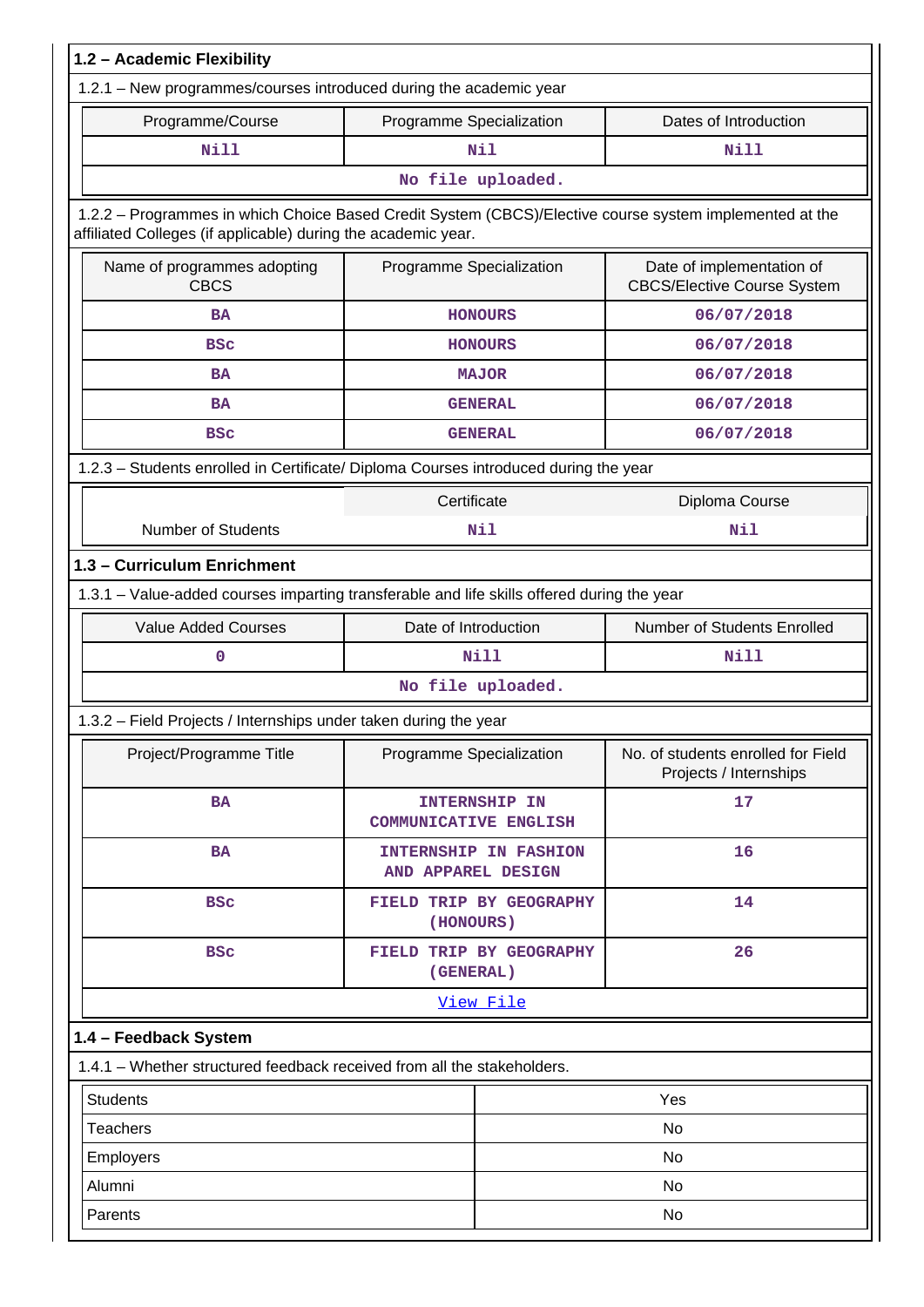1.4.2 – How the feedback obtained is being analyzed and utilized for overall development of the institution? (maximum 500 words)

Feedback Obtained

**The feedback obtained from students are utilized for • enhancing teaching efficacy • improving correspondence with students • responding to needs of slow learners • closer monitoring of students' progress • charting revised reading resources for less advanced students Individual teachers engage in selfcritical reflexive exercises to amend teaching mechanisms to plug lapses if any and address any existing problem of teaching learning practices.**

# **CRITERION II – TEACHING- LEARNING AND EVALUATION**

# **2.1 – Student Enrolment and Profile**

2.1.1 – Demand Ratio during the year

| Name of the<br>Programme | Programme<br>Specialization                                   | Number of seats<br>available | Number of<br>Application received | <b>Students Enrolled</b> |
|--------------------------|---------------------------------------------------------------|------------------------------|-----------------------------------|--------------------------|
| <b>BSC</b>               | <b>GENERAL</b>                                                | 10                           | 2                                 | <b>Nill</b>              |
| <b>BA</b>                | <b>FASHION AND</b><br><b>APPAREL DESIGN</b><br><b>HONOURS</b> | 42                           | 45                                | 24                       |
| <b>BSC</b>               | <b>GEOGRAPHY</b><br><b>GENERAL</b>                            | 10                           | 120                               | 26                       |
| <b>BA</b>                | <b>GENERAL</b>                                                | 40                           | 5                                 | <b>Nill</b>              |
| <b>BA</b>                | <b>HONOURS</b>                                                | 383                          | 691                               | 139                      |
|                          |                                                               | View File                    |                                   |                          |

# **2.2 – Catering to Student Diversity**

2.2.1 – Student - Full time teacher ratio (current year data)

| Year | Number of          | Number of          | Number of                          | Number of         | Number of        |
|------|--------------------|--------------------|------------------------------------|-------------------|------------------|
|      | students enrolled  | students enrolled  | fulltime teachers                  | fulltime teachers | teachers         |
|      | in the institution | in the institution | available in the                   | available in the  | teaching both UG |
|      | (UG)               | (PG)               | institution                        | institution       | and PG courses   |
|      |                    |                    | teaching only UG Iteaching only PG |                   |                  |
|      |                    |                    | courses                            | courses           |                  |
| 2018 | 622                | Nill               | 29                                 | Nill              | Nill             |

# **2.3 – Teaching - Learning Process**

 2.3.1 – Percentage of teachers using ICT for effective teaching with Learning Management Systems (LMS), Elearning resources etc. (current year data)

| Number of<br>Teachers on Roll | Number of<br>teachers using<br>ICT (LMS, e-<br>Resources) | <b>ICT Tools and</b><br>resources<br>available | Number of ICT<br>enabled<br><b>Classrooms</b> | Numberof smart<br>classrooms | E-resources and<br>techniques used |  |
|-------------------------------|-----------------------------------------------------------|------------------------------------------------|-----------------------------------------------|------------------------------|------------------------------------|--|
| 45                            | 45                                                        | 138                                            | 6                                             |                              |                                    |  |
|                               |                                                           |                                                | No file uploaded.                             |                              |                                    |  |
|                               | No file uploaded.                                         |                                                |                                               |                              |                                    |  |

2.3.2 – Students mentoring system available in the institution? Give details. (maximum 500 words)

 During their three years' journey through the under graduate programme students often need mentoring, guidance and counseling from the teachers. The students are greatly benefitted by the continuous guidance from their teachers who meet small group of students periodically. The Mentors Continuously monitor, counsel, guides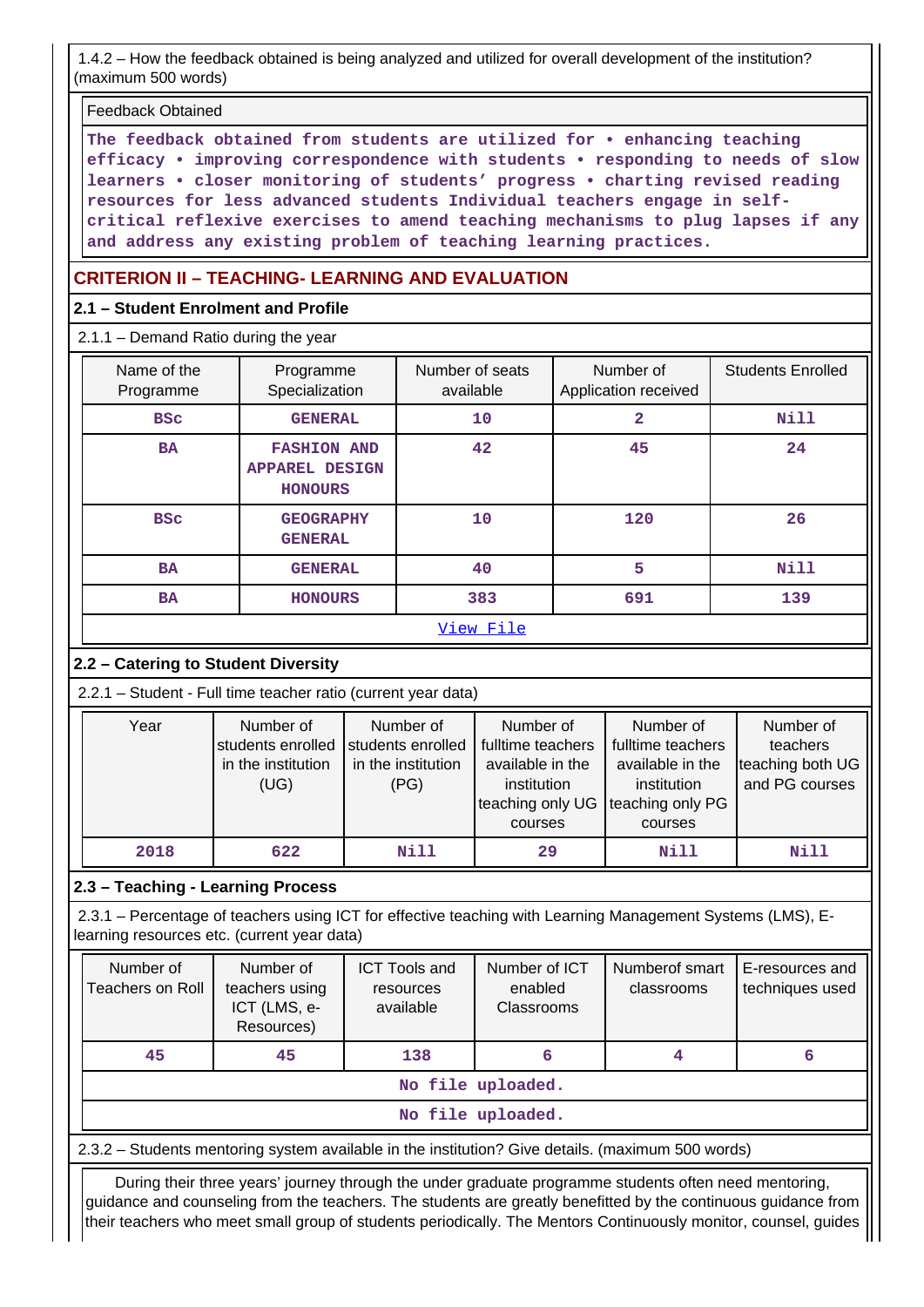and motivates the students in all academic matters. Contact parents/guardians if situation demands e.g. academic irregularities, negative behavioral changes and interpersonal relations, detrimental activities etc. Advise students in their career development/professional guidance. The objectives of the mentoring practice followed by the Institute are: • To monitor the students regularity discipline • To enable the parents to know about the performance regularity of their wards. • Improvement of teacher-student relationship. • Counseling students for solving their problems and provide confidence to improve their quality of life. • Guiding students to choose right career path for job, higher studies, Entrepreneurship, etc.

| Number of students enrolled in the<br>institution | Number of fulltime teachers | Mentor: Mentee Ratio |
|---------------------------------------------------|-----------------------------|----------------------|
| 622                                               | 29                          | 1:21                 |

#### **2.4 – Teacher Profile and Quality**

2.4.1 – Number of full time teachers appointed during the year

| No. of sanctioned<br>positions | No. of filled positions | Vacant positions | Positions filled during<br>the current year | No. of faculty with<br>Ph.D |
|--------------------------------|-------------------------|------------------|---------------------------------------------|-----------------------------|
| 34                             | 29                      |                  |                                             |                             |

 2.4.2 – Honours and recognition received by teachers (received awards, recognition, fellowships at State, National, International level from Government, recognised bodies during the year )

| Year of Award     | Name of full time teachers<br>receiving awards from<br>state level, national level,<br>international level | Designation | Name of the award,<br>fellowship, received from<br>Government or recognized<br>bodies |  |  |
|-------------------|------------------------------------------------------------------------------------------------------------|-------------|---------------------------------------------------------------------------------------|--|--|
| Nill              | N.A.                                                                                                       | Nill        | N.A.                                                                                  |  |  |
| No file uploaded. |                                                                                                            |             |                                                                                       |  |  |

#### **2.5 – Evaluation Process and Reforms**

 2.5.1 – Number of days from the date of semester-end/ year- end examination till the declaration of results during the year

| Programme Name | Programme Code         | Semester/year         | Last date of the last<br>semester-end/year-<br>end examination | <b>IDate of declaration of</b><br>results of semester-<br>end/year-end<br>examination |
|----------------|------------------------|-----------------------|----------------------------------------------------------------|---------------------------------------------------------------------------------------|
| <b>BA</b>      | <b>HONOURS/GENERAL</b> | Semester 1            | 04/01/2019                                                     | 25/02/2019                                                                            |
| <b>BSC</b>     | <b>HONOURS/GENERAL</b> | Semester 1            | 04/01/2019                                                     | 25/02/2019                                                                            |
| <b>BA</b>      | <b>HONOURS/GENERAL</b> | Semester <sub>2</sub> | 12/07/2019                                                     | 30/08/2019                                                                            |
| <b>BSC</b>     | <b>HONOURS/GENERAL</b> | Semester <sub>2</sub> | 12/07/2019                                                     | 30/08/2019                                                                            |
|                |                        | No file uploaded.     |                                                                |                                                                                       |

#### 2.5.2 – Reforms initiated on Continuous Internal Evaluation(CIE) system at the institutional level (250 words)

 **Assessment of performance is an integral part of teaching and learning process. As a part of sound educational strategy, the institution adopts Continuous Internal Evaluation (CIE) System to assess all aspects of a student's development on a continuous basis throughout the year. For 2nd and 3rd year students Tutorials, Mid- Term Test And College Test are conducted as per the academic calendar. From this year college has introduced Choice Based Credit System (CBCS) and semester pattern. So for Semester1 and 2 internal assessments, tutorials model practical tests formed part of the continuous**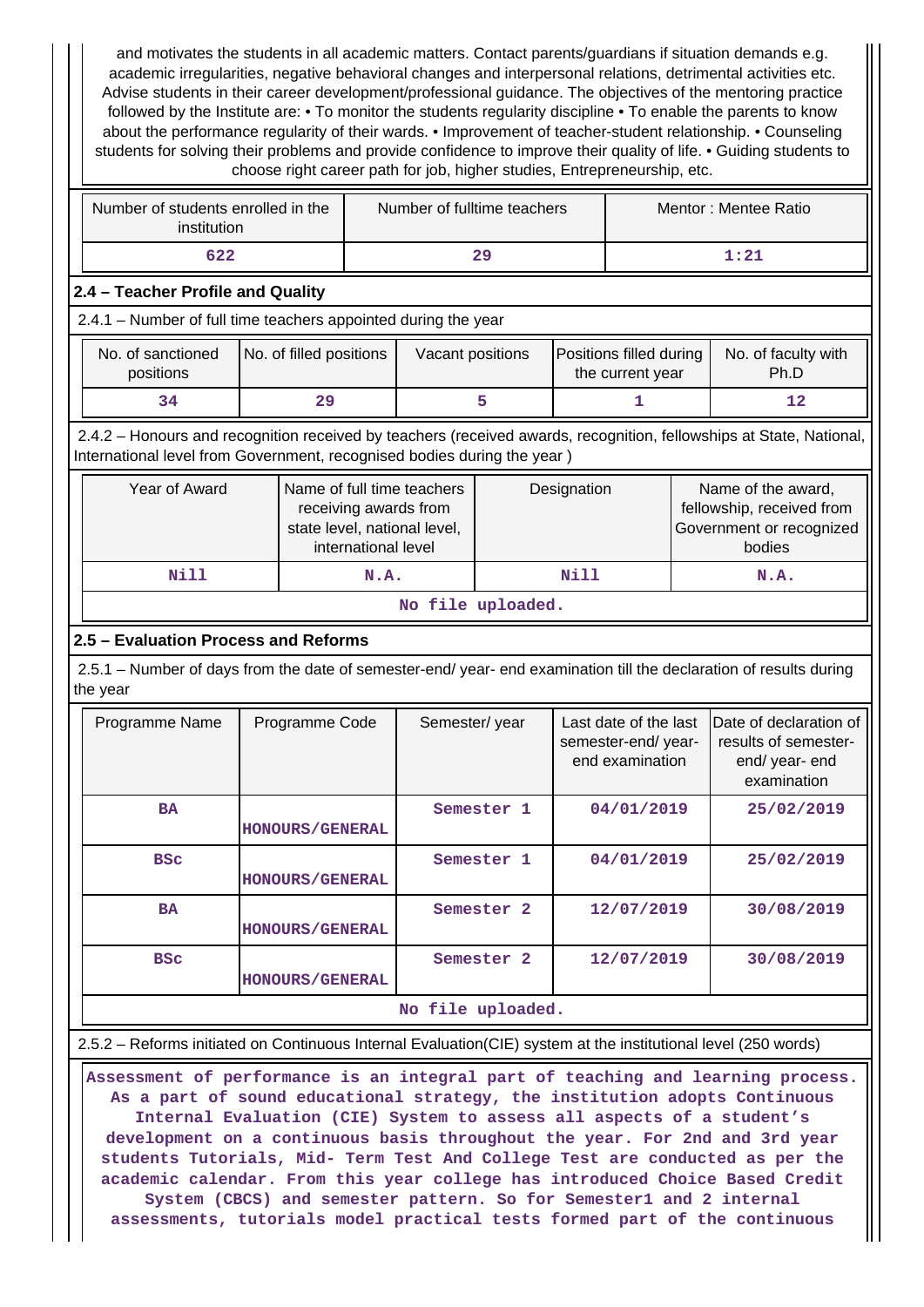**programme. Teachers also conduct quiz, power point presentation and extempore on topics related to the syllabus thereby ensuring that students regularly update what is taught in the class. Also assignments are given on regular basis which help them in preparing for the annual/biannual examination.**

 2.5.3 – Academic calendar prepared and adhered for conduct of Examination and other related matters (250 words)

 **Like every year Academic Calendar is prepared this year also, taking into account the schedule provided by Calcutta University. The academic calendar lists the start date of the academic year, extra-curricular, Co-curricular activities, exam weeks and holiday periods, etc. In 2018 – 19 academic sessions academic calendar was prepared and the same was displayed at the college notice boards for the students, teachers and staff of the college at the beginning of the session. Every effort was made from the college end to ensure that strict adherence to academic calendar is followed.**

#### **2.6 – Student Performance and Learning Outcomes**

 2.6.1 – Program outcomes, program specific outcomes and course outcomes for all programs offered by the institution are stated and displayed in website of the institution (to provide the weblink)

[http://rbgc.in/admin/notice\\_files/COURSE\\_OUTCOME-converted\\_New.pdf](http://rbgc.in/admin/notice_files/COURSE_OUTCOME-converted_New.pdf)

2.6.2 – Pass percentage of students

| Programme<br>Code | Programme<br>Name                 | Programme<br>Specialization                             | Number of<br>students<br>appeared in the<br>final year<br>examination | Number of<br>students passed<br>in final year<br>examination | Pass Percentage |  |  |
|-------------------|-----------------------------------|---------------------------------------------------------|-----------------------------------------------------------------------|--------------------------------------------------------------|-----------------|--|--|
| <b>HISA</b>       | <b>BA</b>                         | <b>HISTORY</b><br><b>HONOURS</b>                        | $6\overline{6}$                                                       | $\overline{\mathbf{4}}$                                      | 67              |  |  |
| <b>PLSA</b>       | <b>BA</b>                         | POLITICAL<br><b>SCIENCE</b><br><b>HONOURS</b>           | $\overline{7}$                                                        | $\overline{7}$                                               | 100             |  |  |
| <b>ENGA</b>       | BA                                | <b>ENGLISH</b><br><b>HONOURS</b>                        | 48                                                                    | 41                                                           | 85.42           |  |  |
| <b>EDCA</b>       | <b>BA</b>                         | <b>EDUCATION</b><br><b>HONOURS</b>                      | 13                                                                    | 13                                                           | 100             |  |  |
| <b>SOCA</b>       | <b>BA</b>                         | <b>SOCIOLOGY</b><br><b>HONOURS</b>                      | 11                                                                    | $\overline{\mathbf{4}}$                                      | 36              |  |  |
| <b>CMEV</b>       | <b>BA</b>                         | <b>COMMUNICAT</b><br><b>IVE ENGLISH</b><br><b>MAJOR</b> | 16                                                                    | $\overline{7}$                                               | 44              |  |  |
| <b>FAD</b>        | <b>BA</b>                         | <b>FASHION</b><br>AND APPAREL<br><b>DESIGN</b>          | 18                                                                    | 18                                                           | 100             |  |  |
| <b>GEOA</b>       | <b>BSC</b>                        | <b>GEOGRAPHY</b><br><b>HONOURS</b>                      | 18                                                                    | 15                                                           | 83              |  |  |
| <b>JORA</b>       | <b>BA</b>                         | <b>JOURNALISM</b><br>AND MASS COM<br><b>MUNICATION</b>  | 14                                                                    | 8                                                            | 57              |  |  |
|                   |                                   |                                                         | No file uploaded.                                                     |                                                              |                 |  |  |
|                   | 2.7 - Student Satisfaction Survey |                                                         |                                                                       |                                                              |                 |  |  |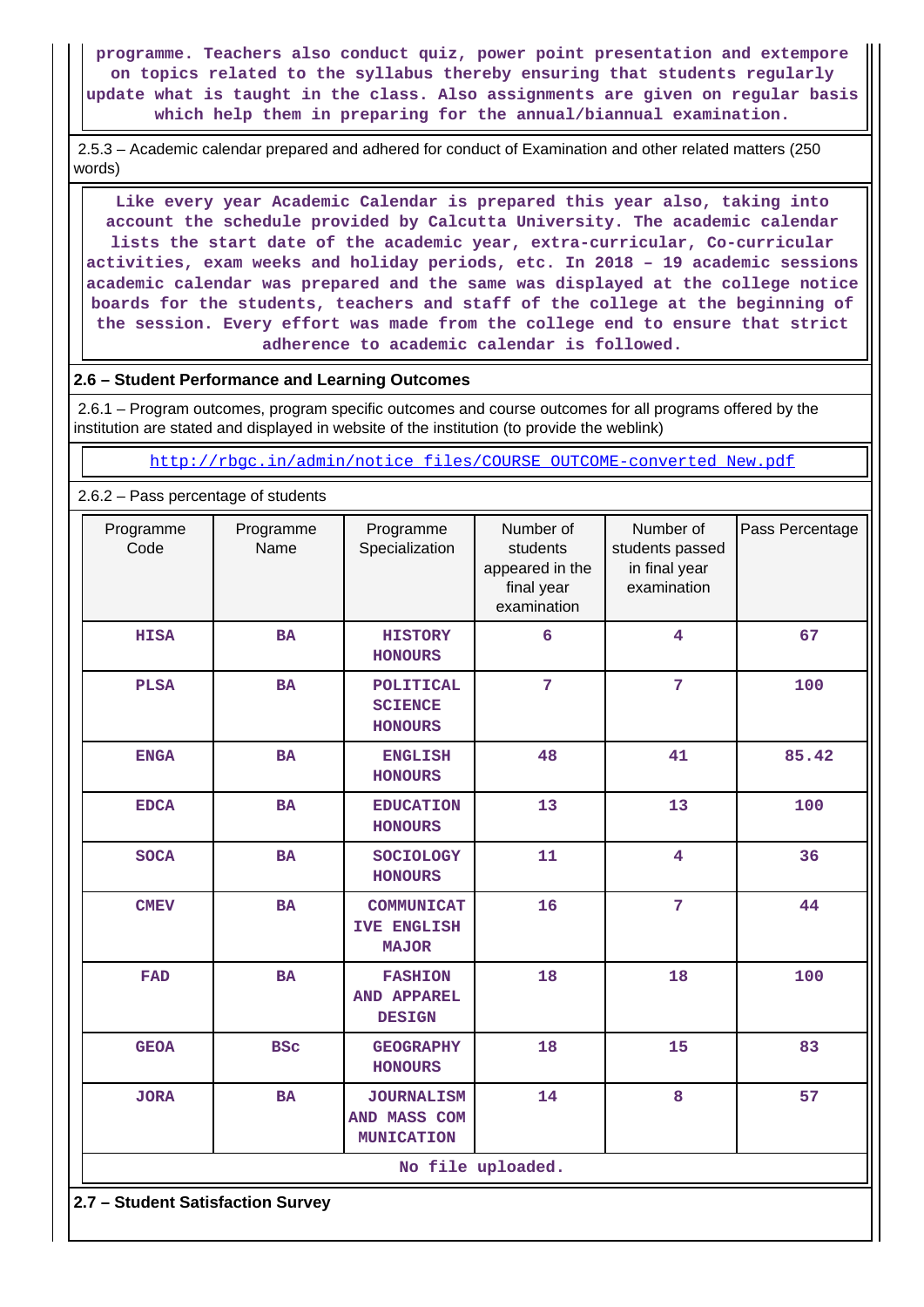2.7.1 – Student Satisfaction Survey (SSS) on overall institutional performance (Institution may design the questionnaire) (results and details be provided as weblink)

|                                                                                                                                          | Nil                                                        |                                                 |                |                        |                               |                           |               |                         |                                    |
|------------------------------------------------------------------------------------------------------------------------------------------|------------------------------------------------------------|-------------------------------------------------|----------------|------------------------|-------------------------------|---------------------------|---------------|-------------------------|------------------------------------|
|                                                                                                                                          | <b>CRITERION III - RESEARCH, INNOVATIONS AND EXTENSION</b> |                                                 |                |                        |                               |                           |               |                         |                                    |
| 3.1 - Resource Mobilization for Research                                                                                                 |                                                            |                                                 |                |                        |                               |                           |               |                         |                                    |
| 3.1.1 - Research funds sanctioned and received from various agencies, industry and other organisations                                   |                                                            |                                                 |                |                        |                               |                           |               |                         |                                    |
| Nature of the Project                                                                                                                    |                                                            | Duration                                        |                |                        | Name of the funding<br>agency | Total grant<br>sanctioned |               |                         | Amount received<br>during the year |
| <b>Nill</b>                                                                                                                              |                                                            | 0 <sub>0</sub>                                  |                |                        | N.A.                          |                           | 0             |                         | $\mathbf 0$                        |
|                                                                                                                                          |                                                            |                                                 |                |                        | No file uploaded.             |                           |               |                         |                                    |
| 3.2 - Innovation Ecosystem                                                                                                               |                                                            |                                                 |                |                        |                               |                           |               |                         |                                    |
| 3.2.1 - Workshops/Seminars Conducted on Intellectual Property Rights (IPR) and Industry-Academia Innovative<br>practices during the year |                                                            |                                                 |                |                        |                               |                           |               |                         |                                    |
| Title of workshop/seminar                                                                                                                |                                                            |                                                 |                | Name of the Dept.      |                               |                           |               | Date                    |                                    |
| N.A.                                                                                                                                     |                                                            |                                                 |                | N.A.                   |                               |                           |               | 01/07/2019              |                                    |
| 3.2.2 - Awards for Innovation won by Institution/Teachers/Research scholars/Students during the year                                     |                                                            |                                                 |                |                        |                               |                           |               |                         |                                    |
| Title of the innovation                                                                                                                  |                                                            | Name of Awardee                                 |                | Awarding Agency        |                               |                           | Date of award |                         | Category                           |
| N.A.                                                                                                                                     |                                                            | N.A.                                            |                |                        | N.A.                          |                           | 01/07/2019    |                         | N.A.                               |
| No file uploaded.                                                                                                                        |                                                            |                                                 |                |                        |                               |                           |               |                         |                                    |
| 3.2.3 - No. of Incubation centre created, start-ups incubated on campus during the year                                                  |                                                            |                                                 |                |                        |                               |                           |               |                         |                                    |
| Incubation                                                                                                                               | Name                                                       | Sponsered By<br>Name of the<br>Nature of Start- |                |                        | Date of                       |                           |               |                         |                                    |
| Center                                                                                                                                   |                                                            |                                                 |                |                        | Start-up                      | <b>up</b>                 |               |                         | Commencement                       |
| $\mathbf 0$                                                                                                                              | N.A.                                                       |                                                 |                | N.A.                   | N.A.                          |                           |               | N.A.                    | 01/07/2019                         |
|                                                                                                                                          |                                                            |                                                 |                |                        | No file uploaded.             |                           |               |                         |                                    |
| 3.3 - Research Publications and Awards                                                                                                   |                                                            |                                                 |                |                        |                               |                           |               |                         |                                    |
| 3.3.1 - Incentive to the teachers who receive recognition/awards                                                                         |                                                            |                                                 |                |                        |                               |                           |               |                         |                                    |
| <b>State</b>                                                                                                                             |                                                            |                                                 |                | National               |                               |                           |               |                         | International                      |
| 0                                                                                                                                        |                                                            |                                                 |                | 0                      |                               |                           |               |                         | 0                                  |
| 3.3.2 - Ph. Ds awarded during the year (applicable for PG College, Research Center)                                                      |                                                            |                                                 |                |                        |                               |                           |               |                         |                                    |
|                                                                                                                                          | Name of the Department                                     |                                                 |                |                        |                               |                           |               | Number of PhD's Awarded |                                    |
|                                                                                                                                          | N.A.                                                       |                                                 |                |                        |                               |                           |               | Nill                    |                                    |
| 3.3.3 - Research Publications in the Journals notified on UGC website during the year                                                    |                                                            |                                                 |                |                        |                               |                           |               |                         |                                    |
| <b>Type</b>                                                                                                                              |                                                            |                                                 | Department     |                        | Number of Publication         |                           |               |                         | Average Impact Factor (if<br>any)  |
| International                                                                                                                            |                                                            |                                                 | <b>DESIGN</b>  | <b>FASHION APPAREL</b> |                               | 1                         |               |                         | 0                                  |
| International                                                                                                                            |                                                            |                                                 | <b>DESIGN</b>  | <b>FASHION APPAREL</b> |                               | $\mathbf{1}$              |               |                         | 0                                  |
| International                                                                                                                            |                                                            |                                                 | <b>ENGLISH</b> |                        |                               | 1                         |               |                         | 5.7                                |
| International                                                                                                                            |                                                            |                                                 | <b>ENGLISH</b> |                        |                               | 1                         |               |                         | 0                                  |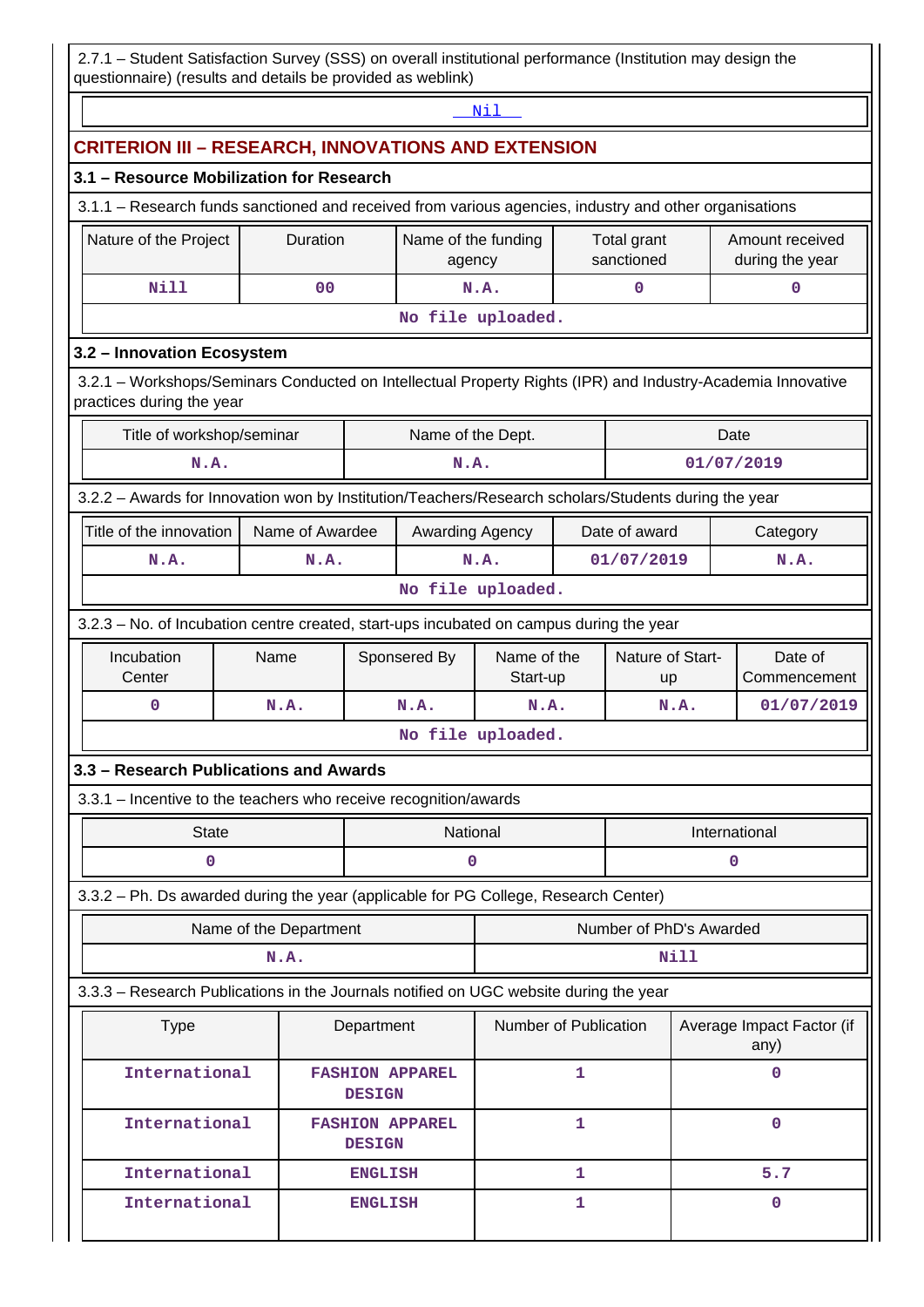|                                                      | International<br>POLITICAL SCIENCE    |                                                                                                                                                                                                                    |                        |                       | 1                                                        |                                                                    | $\mathbf{0}$                                             |  |
|------------------------------------------------------|---------------------------------------|--------------------------------------------------------------------------------------------------------------------------------------------------------------------------------------------------------------------|------------------------|-----------------------|----------------------------------------------------------|--------------------------------------------------------------------|----------------------------------------------------------|--|
| National                                             |                                       | <b>HINDI</b>                                                                                                                                                                                                       |                        |                       | 1                                                        |                                                                    | $\Omega$                                                 |  |
| National                                             |                                       | LIBRARY SCIENCE                                                                                                                                                                                                    |                        |                       | 1                                                        |                                                                    | 0.73                                                     |  |
| View File                                            |                                       |                                                                                                                                                                                                                    |                        |                       |                                                          |                                                                    |                                                          |  |
| Proceedings per Teacher during the year              |                                       | 3.3.4 - Books and Chapters in edited Volumes / Books published, and papers in National/International Conference                                                                                                    |                        |                       |                                                          |                                                                    |                                                          |  |
|                                                      | Department                            |                                                                                                                                                                                                                    |                        |                       |                                                          | Number of Publication                                              |                                                          |  |
|                                                      | <b>PHILOSOPHY</b>                     |                                                                                                                                                                                                                    |                        |                       |                                                          | 1                                                                  |                                                          |  |
|                                                      |                                       | JOURNALISM AND MASS COMMUNICATION                                                                                                                                                                                  |                        |                       |                                                          | 1                                                                  |                                                          |  |
|                                                      | POLITICAL SCIENCE                     |                                                                                                                                                                                                                    |                        |                       |                                                          | 1                                                                  |                                                          |  |
|                                                      | <b>LIBRARY SCIENCE</b>                |                                                                                                                                                                                                                    |                        |                       |                                                          | 1                                                                  |                                                          |  |
|                                                      |                                       |                                                                                                                                                                                                                    |                        | View File             |                                                          |                                                                    |                                                          |  |
|                                                      |                                       | 3.3.5 - Bibliometrics of the publications during the last Academic year based on average citation index in Scopus/<br>Web of Science or PubMed/ Indian Citation Index                                              |                        |                       |                                                          |                                                                    |                                                          |  |
| Title of the<br>Paper                                | Name of<br>Title of journal<br>Author |                                                                                                                                                                                                                    | Year of<br>publication | <b>Citation Index</b> |                                                          | Institutional<br>affiliation as<br>mentioned in<br>the publication | Number of<br>citations<br>excluding self<br>citation     |  |
| N.A.                                                 | N.A.                                  | N.A.                                                                                                                                                                                                               |                        | 2019                  | $\mathbf 0$                                              | N.A.                                                               | <b>Nill</b>                                              |  |
|                                                      |                                       |                                                                                                                                                                                                                    | No file uploaded.      |                       |                                                          |                                                                    |                                                          |  |
|                                                      |                                       | 3.3.6 - h-Index of the Institutional Publications during the year. (based on Scopus/ Web of science)                                                                                                               |                        |                       |                                                          |                                                                    |                                                          |  |
| Title of the<br>Paper                                | Name of<br>Author                     | Title of journal                                                                                                                                                                                                   | Year of<br>publication |                       | h-index                                                  | Number of<br>citations<br>excluding self                           | Institutional<br>affiliation as<br>mentioned in          |  |
|                                                      |                                       |                                                                                                                                                                                                                    |                        |                       |                                                          | citation                                                           |                                                          |  |
| $\mathbf 0$                                          | 0                                     | $\mathbf 0$                                                                                                                                                                                                        |                        | 2019                  | <b>Nill</b>                                              | <b>Nill</b>                                                        | Nil                                                      |  |
|                                                      |                                       |                                                                                                                                                                                                                    | No file uploaded.      |                       |                                                          |                                                                    |                                                          |  |
|                                                      |                                       |                                                                                                                                                                                                                    |                        |                       |                                                          |                                                                    |                                                          |  |
|                                                      |                                       | 3.3.7 - Faculty participation in Seminars/Conferences and Symposia during the year:                                                                                                                                |                        |                       |                                                          |                                                                    |                                                          |  |
| Number of Faculty<br>Attended/Semi<br>nars/Workshops |                                       | International<br><b>Nill</b>                                                                                                                                                                                       | National               | $\overline{a}$        | <b>State</b><br>3                                        |                                                                    | Local<br>5                                               |  |
| Presented<br>papers                                  |                                       | 9                                                                                                                                                                                                                  |                        | $\overline{a}$        | 4                                                        |                                                                    | <b>Nill</b>                                              |  |
| Resource<br>persons                                  |                                       | <b>Nill</b>                                                                                                                                                                                                        |                        | <b>Nill</b>           | <b>Nill</b>                                              |                                                                    | <b>Nill</b>                                              |  |
|                                                      |                                       |                                                                                                                                                                                                                    |                        | View File             |                                                          |                                                                    |                                                          |  |
| 3.4 - Extension Activities                           |                                       |                                                                                                                                                                                                                    |                        |                       |                                                          |                                                                    | the publication                                          |  |
|                                                      |                                       | 3.4.1 – Number of extension and outreach programmes conducted in collaboration with industry, community and<br>Non- Government Organisations through NSS/NCC/Red cross/Youth Red Cross (YRC) etc., during the year |                        |                       |                                                          |                                                                    |                                                          |  |
| Title of the activities                              |                                       | Organising unit/agency/<br>collaborating agency                                                                                                                                                                    |                        |                       | Number of teachers<br>participated in such<br>activities |                                                                    | Number of students<br>participated in such<br>activities |  |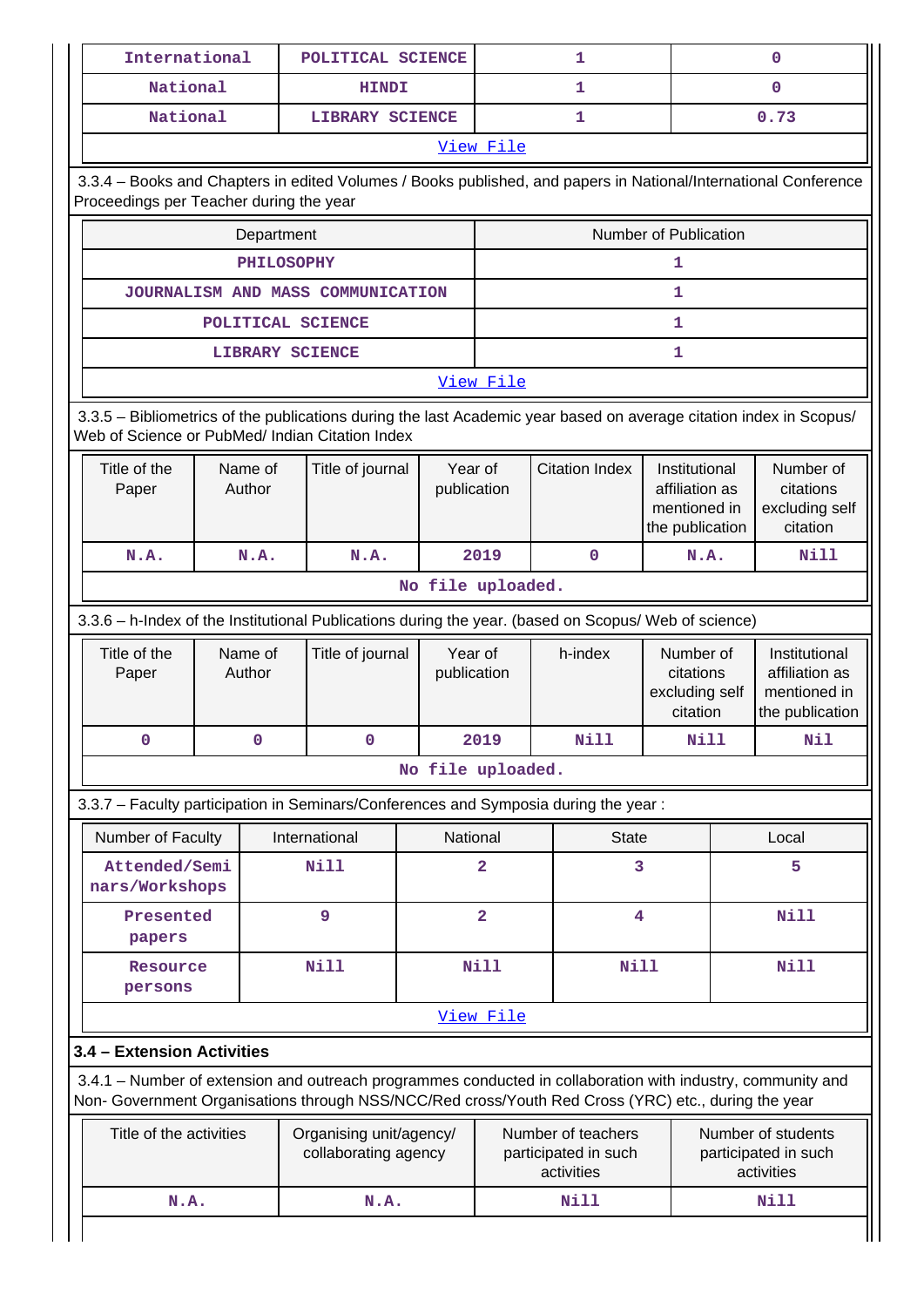**No file uploaded.** 3.4.2 – Awards and recognition received for extension activities from Government and other recognized bodies during the year Name of the activity | Award/Recognition | Awarding Bodies | Number of students Benefited  **Nil Nil 0 Nill No file uploaded.** 3.4.3 – Students participating in extension activities with Government Organisations, Non-Government Organisations and programmes such as Swachh Bharat, Aids Awareness, Gender Issue, etc. during the year Name of the scheme Organising unit/Agen cy/collaborating agency Name of the activity  $\vert$  Number of teachers participated in such activites Number of students participated in such activites **N.A.** | **N.A.** | **N.A.** | **Nill** | **Nill No file uploaded. 3.5 – Collaborations** 3.5.1 – Number of Collaborative activities for research, faculty exchange, student exchange during the year Nature of activity **Participant** Source of financial support | Duration  **N.A. 0 Nil 0 No file uploaded.** 3.5.2 – Linkages with institutions/industries for internship, on-the- job training, project work, sharing of research facilities etc. during the year Nature of linkage  $\vert$  Title of the linkage Name of the partnering institution/ industry /research lab with contact details Duration From | Duration To | Participant

| Nature of linkage                  | Title of the<br>linkage | Name of the<br>partnering<br>institution/<br>industry<br>/research lab<br>with contact<br>details | <b>Duration From</b> | Duration To | Participant    |
|------------------------------------|-------------------------|---------------------------------------------------------------------------------------------------|----------------------|-------------|----------------|
| <b>FASHION</b><br><b>DESIGNING</b> | <b>INTERNSHIP</b>       | <b>TURTLE</b><br><b>INDIA</b><br><b>LIMITED</b>                                                   | 11/12/2018           | 11/02/2019  | 5              |
| <b>FASHION</b><br><b>DESIGNING</b> | <b>INTERNSHIP</b>       | <b>MASSIS INT</b><br><b>ERNATIONAL</b>                                                            | 11/12/2018           | 11/02/2019  | 4              |
| <b>FASHION</b><br><b>DESIGNING</b> | <b>INTERNSHIP</b>       | <b>AMRIT</b><br><b>EXPORTS</b>                                                                    | 11/12/2018           | 11/02/2019  | $\overline{2}$ |
| <b>FASHION</b><br><b>DESIGNING</b> | <b>INTERNSHIP</b>       | <b>PINNACLE</b>                                                                                   | 11/12/2018           | 11/02/2019  | $\overline{2}$ |
| <b>FASHION</b><br><b>DESIGNIGN</b> | <b>INTERNSHIP</b>       | G N<br><b>GARMENTS</b>                                                                            | 11/12/2018           | 11/02/2019  | 3              |
|                                    |                         |                                                                                                   | No file uploaded.    |             |                |

 3.5.3 – MoUs signed with institutions of national, international importance, other universities, industries, corporate houses etc. during the year

| Organisation | Date of MoU signed | Purpose/Activities | Number of<br>students/teachers<br>participated under MoUs |
|--------------|--------------------|--------------------|-----------------------------------------------------------|
| Nil          | Nill               | N.A.               | Nill                                                      |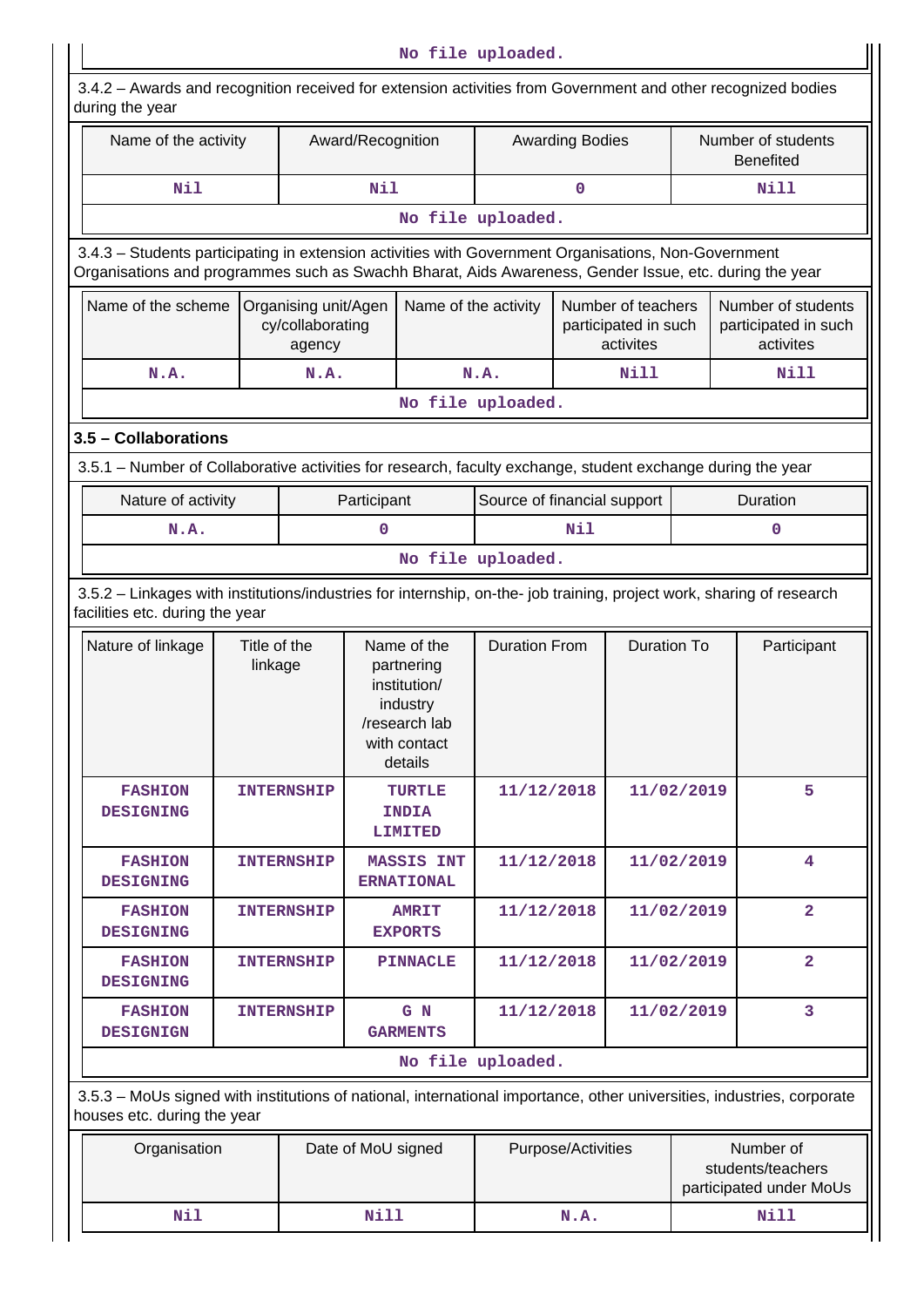| No file uploaded.                                                                           |                   |                                                                                                                                                                                                                |                   |                               |                                                |                                |                                 |  |
|---------------------------------------------------------------------------------------------|-------------------|----------------------------------------------------------------------------------------------------------------------------------------------------------------------------------------------------------------|-------------------|-------------------------------|------------------------------------------------|--------------------------------|---------------------------------|--|
|                                                                                             |                   | <b>CRITERION IV - INFRASTRUCTURE AND LEARNING RESOURCES</b>                                                                                                                                                    |                   |                               |                                                |                                |                                 |  |
| 4.1 - Physical Facilities                                                                   |                   |                                                                                                                                                                                                                |                   |                               |                                                |                                |                                 |  |
| 4.1.1 - Budget allocation, excluding salary for infrastructure augmentation during the year |                   |                                                                                                                                                                                                                |                   |                               |                                                |                                |                                 |  |
|                                                                                             |                   | Budget allocated for infrastructure augmentation                                                                                                                                                               |                   |                               | Budget utilized for infrastructure development |                                |                                 |  |
|                                                                                             |                   | 1715000                                                                                                                                                                                                        |                   |                               |                                                | $\mathbf 0$                    |                                 |  |
| 4.1.2 - Details of augmentation in infrastructure facilities during the year                |                   |                                                                                                                                                                                                                |                   |                               |                                                |                                |                                 |  |
|                                                                                             | <b>Facilities</b> |                                                                                                                                                                                                                |                   |                               |                                                | <b>Existing or Newly Added</b> |                                 |  |
|                                                                                             |                   | Video Centre                                                                                                                                                                                                   |                   |                               |                                                | Existing                       |                                 |  |
|                                                                                             |                   | Seminar halls with ICT facilities                                                                                                                                                                              |                   |                               |                                                | Existing                       |                                 |  |
|                                                                                             |                   | Classrooms with LCD facilities                                                                                                                                                                                 |                   |                               |                                                | Existing                       |                                 |  |
|                                                                                             |                   | Seminar Halls                                                                                                                                                                                                  |                   |                               |                                                | Existing                       |                                 |  |
|                                                                                             |                   | Laboratories                                                                                                                                                                                                   |                   |                               |                                                | Existing                       |                                 |  |
|                                                                                             |                   | Class rooms                                                                                                                                                                                                    |                   |                               |                                                | Existing                       |                                 |  |
|                                                                                             |                   | Campus Area                                                                                                                                                                                                    |                   |                               |                                                | Existing                       |                                 |  |
|                                                                                             |                   |                                                                                                                                                                                                                | No file uploaded. |                               |                                                |                                |                                 |  |
| 4.2 - Library as a Learning Resource                                                        |                   |                                                                                                                                                                                                                |                   |                               |                                                |                                |                                 |  |
|                                                                                             |                   | 4.2.1 - Library is automated {Integrated Library Management System (ILMS)}                                                                                                                                     |                   |                               |                                                |                                |                                 |  |
| Name of the ILMS<br>software                                                                |                   | Nature of automation (fully<br>or patially)                                                                                                                                                                    |                   | Version<br>Year of automation |                                                |                                |                                 |  |
| <b>SOUL</b>                                                                                 |                   | Partially                                                                                                                                                                                                      |                   |                               | 2.0<br>2010                                    |                                |                                 |  |
| 4.2.2 - Library Services                                                                    |                   |                                                                                                                                                                                                                |                   |                               |                                                |                                |                                 |  |
| Library<br>Service Type                                                                     |                   | Existing                                                                                                                                                                                                       |                   |                               | Newly Added                                    |                                | Total                           |  |
| Journals                                                                                    | 21                | <b>Nill</b>                                                                                                                                                                                                    |                   | Nill                          | Nill                                           | 21                             | <b>Nill</b>                     |  |
| CD &<br>Video                                                                               | 101               | Nill                                                                                                                                                                                                           |                   | <b>Nill</b>                   | <b>Nill</b>                                    | 101                            | Nill                            |  |
| Library<br>Automation                                                                       | 5                 | 140000                                                                                                                                                                                                         |                   | Nill                          | Nill                                           | 5                              | 140000                          |  |
| Weeding<br>(hard &<br>soft)                                                                 | 912               | <b>Nill</b>                                                                                                                                                                                                    |                   | Nill                          | <b>Nill</b>                                    | 912                            | Nill                            |  |
| $e-$<br>Journals                                                                            | 95000             | 5800                                                                                                                                                                                                           |                   | <b>Nill</b>                   | <b>Nill</b>                                    | 95000                          | 5800                            |  |
| Reference<br><b>Books</b>                                                                   | 17670             | Nill                                                                                                                                                                                                           |                   | 330                           | <b>Nill</b>                                    | 18000                          | Nill                            |  |
|                                                                                             |                   |                                                                                                                                                                                                                | No file uploaded. |                               |                                                |                                |                                 |  |
| (Learning Management System (LMS) etc                                                       |                   | 4.2.3 - E-content developed by teachers such as: e-PG- Pathshala, CEC (under e-PG- Pathshala CEC (Under<br>Graduate) SWAYAM other MOOCs platform NPTEL/NMEICT/any other Government initiatives & institutional |                   |                               |                                                |                                |                                 |  |
| Name of the Teacher                                                                         |                   | Name of the Module                                                                                                                                                                                             |                   |                               | Platform on which module<br>is developed       |                                | Date of launching e-<br>content |  |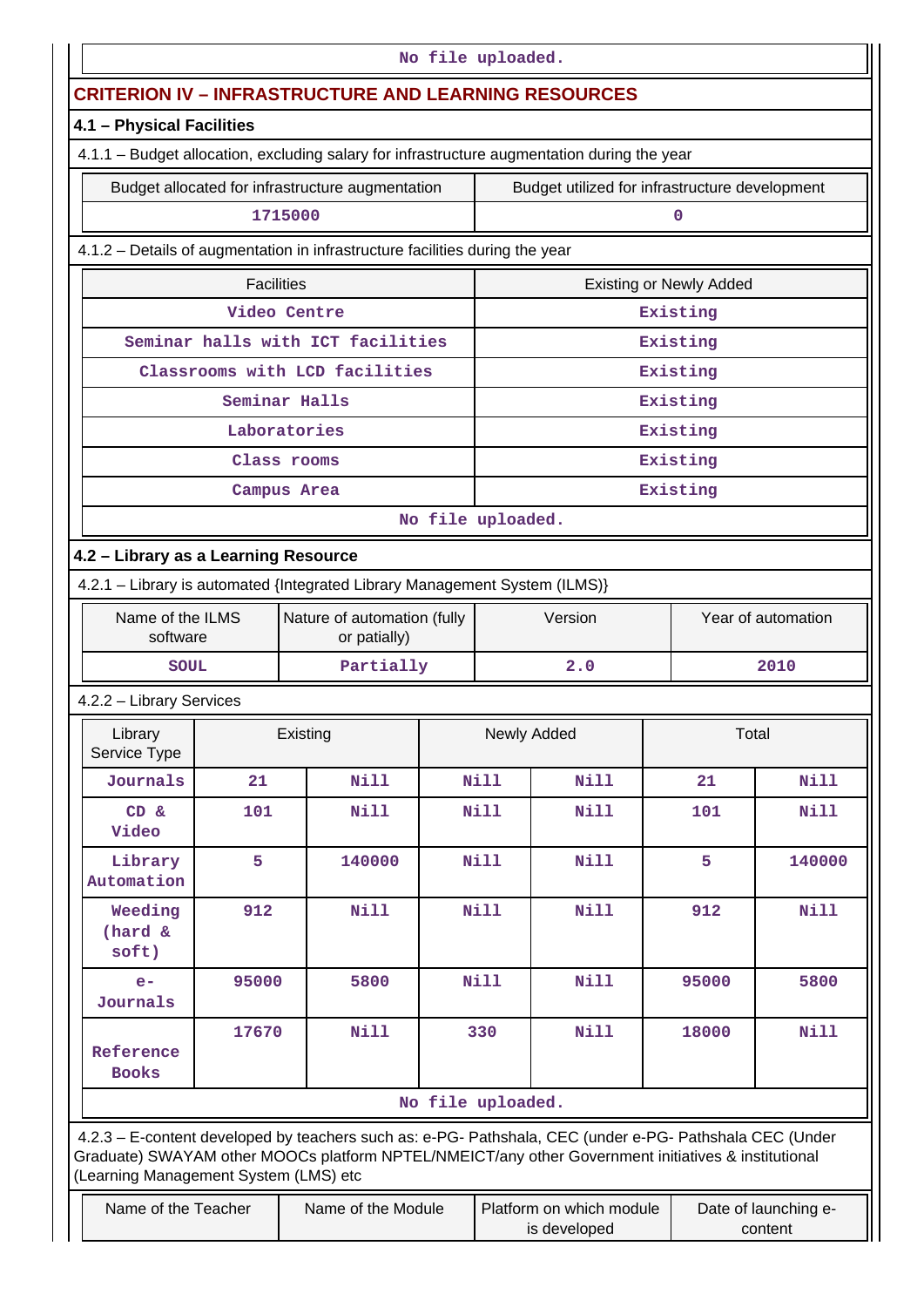| <b>Nill</b><br>N.A.<br>N.A.<br>N.A.                                                                                                                                                                                                                                      |                                                                                                                                                                                                                                                                                                                                                                                                                                                                                                                                                                                                                                                                                                                               |             |                            |                                                                  |                |                                                                                                             |                                                     |                    |                  |             |
|--------------------------------------------------------------------------------------------------------------------------------------------------------------------------------------------------------------------------------------------------------------------------|-------------------------------------------------------------------------------------------------------------------------------------------------------------------------------------------------------------------------------------------------------------------------------------------------------------------------------------------------------------------------------------------------------------------------------------------------------------------------------------------------------------------------------------------------------------------------------------------------------------------------------------------------------------------------------------------------------------------------------|-------------|----------------------------|------------------------------------------------------------------|----------------|-------------------------------------------------------------------------------------------------------------|-----------------------------------------------------|--------------------|------------------|-------------|
|                                                                                                                                                                                                                                                                          |                                                                                                                                                                                                                                                                                                                                                                                                                                                                                                                                                                                                                                                                                                                               |             |                            |                                                                  |                | No file uploaded.                                                                                           |                                                     |                    |                  |             |
| 4.3 - IT Infrastructure                                                                                                                                                                                                                                                  |                                                                                                                                                                                                                                                                                                                                                                                                                                                                                                                                                                                                                                                                                                                               |             |                            |                                                                  |                |                                                                                                             |                                                     |                    |                  |             |
| 4.3.1 - Technology Upgradation (overall)                                                                                                                                                                                                                                 |                                                                                                                                                                                                                                                                                                                                                                                                                                                                                                                                                                                                                                                                                                                               |             |                            |                                                                  |                |                                                                                                             |                                                     |                    |                  |             |
| <b>Type</b>                                                                                                                                                                                                                                                              | <b>Total Co</b><br>Computer<br>Internet<br>Lab<br>mputers                                                                                                                                                                                                                                                                                                                                                                                                                                                                                                                                                                                                                                                                     |             | <b>Browsing</b><br>centers | Computer<br>Centers                                              | Office         | Departme<br>nts                                                                                             | Available<br><b>Bandwidt</b><br>h (MBPS/<br>GBPS)   | <b>Others</b>      |                  |             |
| Existin<br>g                                                                                                                                                                                                                                                             | 98                                                                                                                                                                                                                                                                                                                                                                                                                                                                                                                                                                                                                                                                                                                            | 4           |                            | 51                                                               | $\overline{a}$ | $\mathbf 0$                                                                                                 | 6                                                   | 38                 | 40               | $\mathbf 0$ |
| Added                                                                                                                                                                                                                                                                    | $\mathbf 0$                                                                                                                                                                                                                                                                                                                                                                                                                                                                                                                                                                                                                                                                                                                   | $\mathbf 0$ |                            | $\mathbf 0$                                                      | 0              | $\mathbf 0$                                                                                                 | $\mathbf 0$                                         | 0                  | $\mathbf 0$      | 0           |
| Total                                                                                                                                                                                                                                                                    | 98                                                                                                                                                                                                                                                                                                                                                                                                                                                                                                                                                                                                                                                                                                                            | 4           |                            | 51                                                               | 2              | $\mathbf 0$                                                                                                 | 6                                                   | 38                 | 40               | 0           |
| 4.3.2 - Bandwidth available of internet connection in the Institution (Leased line)                                                                                                                                                                                      |                                                                                                                                                                                                                                                                                                                                                                                                                                                                                                                                                                                                                                                                                                                               |             |                            |                                                                  |                |                                                                                                             |                                                     |                    |                  |             |
|                                                                                                                                                                                                                                                                          |                                                                                                                                                                                                                                                                                                                                                                                                                                                                                                                                                                                                                                                                                                                               |             |                            |                                                                  |                | 40 MBPS/ GBPS                                                                                               |                                                     |                    |                  |             |
| 4.3.3 - Facility for e-content                                                                                                                                                                                                                                           |                                                                                                                                                                                                                                                                                                                                                                                                                                                                                                                                                                                                                                                                                                                               |             |                            |                                                                  |                |                                                                                                             |                                                     |                    |                  |             |
|                                                                                                                                                                                                                                                                          | Name of the e-content development facility                                                                                                                                                                                                                                                                                                                                                                                                                                                                                                                                                                                                                                                                                    |             |                            |                                                                  |                |                                                                                                             | Provide the link of the videos and media centre and | recording facility |                  |             |
|                                                                                                                                                                                                                                                                          |                                                                                                                                                                                                                                                                                                                                                                                                                                                                                                                                                                                                                                                                                                                               |             | N.A.                       |                                                                  |                |                                                                                                             |                                                     | <u>N.A.</u>        |                  |             |
| 4.4 - Maintenance of Campus Infrastructure                                                                                                                                                                                                                               |                                                                                                                                                                                                                                                                                                                                                                                                                                                                                                                                                                                                                                                                                                                               |             |                            |                                                                  |                |                                                                                                             |                                                     |                    |                  |             |
| 4.4.1 – Expenditure incurred on maintenance of physical facilities and academic support facilities, excluding salary<br>component, during the year                                                                                                                       |                                                                                                                                                                                                                                                                                                                                                                                                                                                                                                                                                                                                                                                                                                                               |             |                            |                                                                  |                |                                                                                                             |                                                     |                    |                  |             |
|                                                                                                                                                                                                                                                                          | Assigned Budget on<br>academic facilities                                                                                                                                                                                                                                                                                                                                                                                                                                                                                                                                                                                                                                                                                     |             |                            | Expenditure incurred on<br>maintenance of academic<br>facilities |                | Assigned budget on<br>Expenditure incurredon<br>maintenance of physical<br>physical facilities<br>facilites |                                                     |                    |                  |             |
|                                                                                                                                                                                                                                                                          | 628400                                                                                                                                                                                                                                                                                                                                                                                                                                                                                                                                                                                                                                                                                                                        |             |                            | 220854                                                           |                |                                                                                                             | 2014000                                             |                    | 1184690          |             |
| 4.4.2 – Procedures and policies for maintaining and utilizing physical, academic and support facilities - laboratory,<br>library, sports complex, computers, classrooms etc. (maximum 500 words) (information to be available in<br>institutional Website, provide link) |                                                                                                                                                                                                                                                                                                                                                                                                                                                                                                                                                                                                                                                                                                                               |             |                            |                                                                  |                |                                                                                                             |                                                     |                    |                  |             |
|                                                                                                                                                                                                                                                                          | Upgradation of the computer system is generally done on annual basis. To<br>fulfill the emergency demands, individual upgradation is carried out keeping in<br>mind the need for update, deployment and maintenance of the computer in the<br>institution. Hardware and Software maintenance of computers and accessories are<br>done by Caltech Infocom through renewable Annual Maintenance Contracts. Our<br>college website is maintained by Transinfosolutions. The whole premises is<br>under CCTV surveillance and it is maintained by Solace Communication. The<br>college library software Soul 2.0 is periodically updated by INFLIBNET of UGC.<br>http://www.rbgc.in/pdf/academic-&-support-facilities-2018-19.pdf |             |                            |                                                                  |                |                                                                                                             |                                                     |                    |                  |             |
| <b>CRITERION V - STUDENT SUPPORT AND PROGRESSION</b>                                                                                                                                                                                                                     |                                                                                                                                                                                                                                                                                                                                                                                                                                                                                                                                                                                                                                                                                                                               |             |                            |                                                                  |                |                                                                                                             |                                                     |                    |                  |             |
| 5.1 - Student Support                                                                                                                                                                                                                                                    |                                                                                                                                                                                                                                                                                                                                                                                                                                                                                                                                                                                                                                                                                                                               |             |                            |                                                                  |                |                                                                                                             |                                                     |                    |                  |             |
| 5.1.1 - Scholarships and Financial Support                                                                                                                                                                                                                               |                                                                                                                                                                                                                                                                                                                                                                                                                                                                                                                                                                                                                                                                                                                               |             |                            |                                                                  |                |                                                                                                             |                                                     |                    |                  |             |
|                                                                                                                                                                                                                                                                          |                                                                                                                                                                                                                                                                                                                                                                                                                                                                                                                                                                                                                                                                                                                               |             |                            | Name/Title of the scheme                                         |                |                                                                                                             | Number of students                                  |                    | Amount in Rupees |             |
|                                                                                                                                                                                                                                                                          | Financial Support<br>from institution                                                                                                                                                                                                                                                                                                                                                                                                                                                                                                                                                                                                                                                                                         |             |                            | $\mathbf 0$                                                      |                |                                                                                                             | $\mathbf 0$                                         |                    | $\mathbf 0$      |             |
|                                                                                                                                                                                                                                                                          | Financial Support<br>from Other Sources                                                                                                                                                                                                                                                                                                                                                                                                                                                                                                                                                                                                                                                                                       |             |                            |                                                                  |                |                                                                                                             |                                                     |                    |                  |             |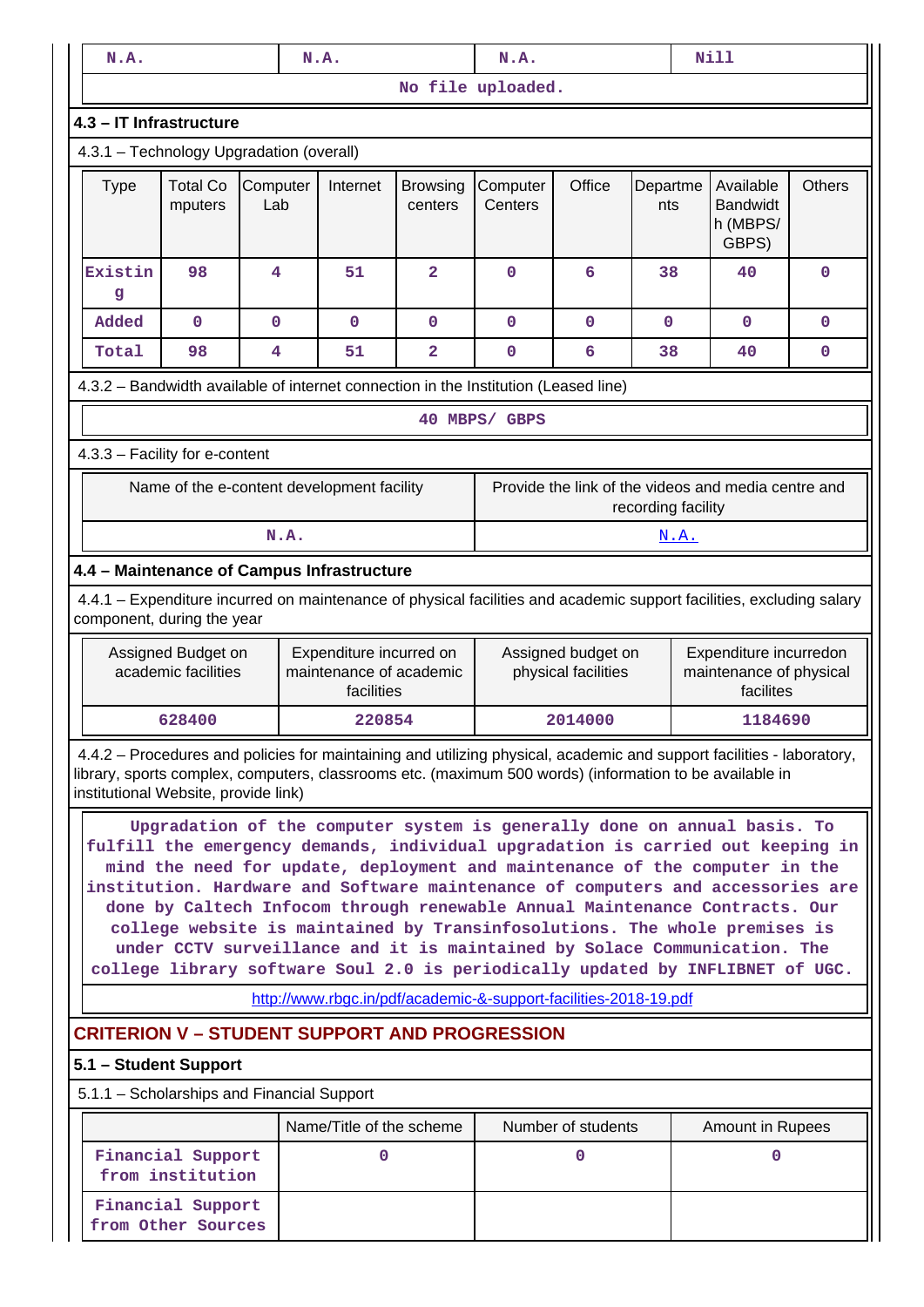| a) National                                                                                                                                                                                                     |                                                                       |                         | <b>KANYASREE</b><br>K2/MINORITY<br><b>SCHOLARSHIPS</b>               | 38                                                                          |                                                              | 901000                              |  |  |
|-----------------------------------------------------------------------------------------------------------------------------------------------------------------------------------------------------------------|-----------------------------------------------------------------------|-------------------------|----------------------------------------------------------------------|-----------------------------------------------------------------------------|--------------------------------------------------------------|-------------------------------------|--|--|
| b) International                                                                                                                                                                                                |                                                                       |                         | $\mathbf 0$                                                          | <b>Nill</b>                                                                 |                                                              | 0                                   |  |  |
|                                                                                                                                                                                                                 | View File                                                             |                         |                                                                      |                                                                             |                                                              |                                     |  |  |
| 5.1.2 - Number of capability enhancement and development schemes such as Soft skill development, Remedial<br>coaching, Language lab, Bridge courses, Yoga, Meditation, Personal Counselling and Mentoring etc., |                                                                       |                         |                                                                      |                                                                             |                                                              |                                     |  |  |
|                                                                                                                                                                                                                 | Name of the capability<br>Date of implemetation<br>enhancement scheme |                         |                                                                      | Number of students<br>enrolled                                              |                                                              | Agencies involved                   |  |  |
| Remedial Classes                                                                                                                                                                                                |                                                                       |                         | 16/07/2018                                                           | 622                                                                         |                                                              | College                             |  |  |
|                                                                                                                                                                                                                 |                                                                       |                         |                                                                      | View File                                                                   |                                                              |                                     |  |  |
| 5.1.3 - Students benefited by guidance for competitive examinations and career counselling offered by the<br>institution during the year                                                                        |                                                                       |                         |                                                                      |                                                                             |                                                              |                                     |  |  |
| Year                                                                                                                                                                                                            | Name of the<br>scheme                                                 |                         | Number of<br>benefited<br>students for<br>competitive<br>examination | Number of<br>benefited<br>students by<br>career<br>counseling<br>activities | Number of<br>students who<br>have passedin<br>the comp. exam | Number of<br>studentsp placed       |  |  |
| 2019                                                                                                                                                                                                            |                                                                       | Nil                     | <b>Nill</b>                                                          | Nill                                                                        | <b>Nill</b>                                                  | Nill                                |  |  |
|                                                                                                                                                                                                                 | No file uploaded.                                                     |                         |                                                                      |                                                                             |                                                              |                                     |  |  |
| 5.1.4 - Institutional mechanism for transparency, timely redressal of student grievances, Prevention of sexual<br>harassment and ragging cases during the year                                                  |                                                                       |                         |                                                                      |                                                                             |                                                              |                                     |  |  |
| Total grievances received                                                                                                                                                                                       |                                                                       |                         | Number of grievances redressed                                       |                                                                             | Avg. number of days for grievance<br>redressal               |                                     |  |  |
|                                                                                                                                                                                                                 | <b>Nill</b>                                                           |                         |                                                                      | Nill                                                                        |                                                              | Nill                                |  |  |
| 5.2 - Student Progression                                                                                                                                                                                       |                                                                       |                         |                                                                      |                                                                             |                                                              |                                     |  |  |
| 5.2.1 - Details of campus placement during the year                                                                                                                                                             |                                                                       |                         |                                                                      |                                                                             |                                                              |                                     |  |  |
|                                                                                                                                                                                                                 | On campus                                                             |                         |                                                                      |                                                                             | Off campus                                                   |                                     |  |  |
| Nameof<br>organizations<br>visited                                                                                                                                                                              | Number of<br>students<br>participated                                 |                         | Number of<br>stduents placed                                         | <b>Nameof</b><br>organizations<br>visited                                   | Number of<br>students<br>participated                        | Number of<br>stduents placed        |  |  |
| Tollywood<br>Film<br>Industry,<br>Pareenita,<br>Apparelz, J<br><b>B</b> Apparels<br>Pvt Ltd.<br>others                                                                                                          | 9                                                                     |                         | $7\phantom{.0}$                                                      | Self<br><b>Business</b>                                                     | 9                                                            | $\overline{a}$                      |  |  |
|                                                                                                                                                                                                                 |                                                                       |                         |                                                                      | View File                                                                   |                                                              |                                     |  |  |
| 5.2.2 - Student progression to higher education in percentage during the year                                                                                                                                   |                                                                       |                         |                                                                      |                                                                             |                                                              |                                     |  |  |
| Year                                                                                                                                                                                                            | Number of<br>students<br>enrolling into<br>higher education           |                         | Programme<br>graduated from                                          | Depratment<br>graduated from                                                | Name of<br>institution joined                                | Name of<br>programme<br>admitted to |  |  |
| 2019                                                                                                                                                                                                            |                                                                       | $\overline{\mathbf{2}}$ | <b>BFAD</b>                                                          | Fashion                                                                     | University                                                   | MBA,                                |  |  |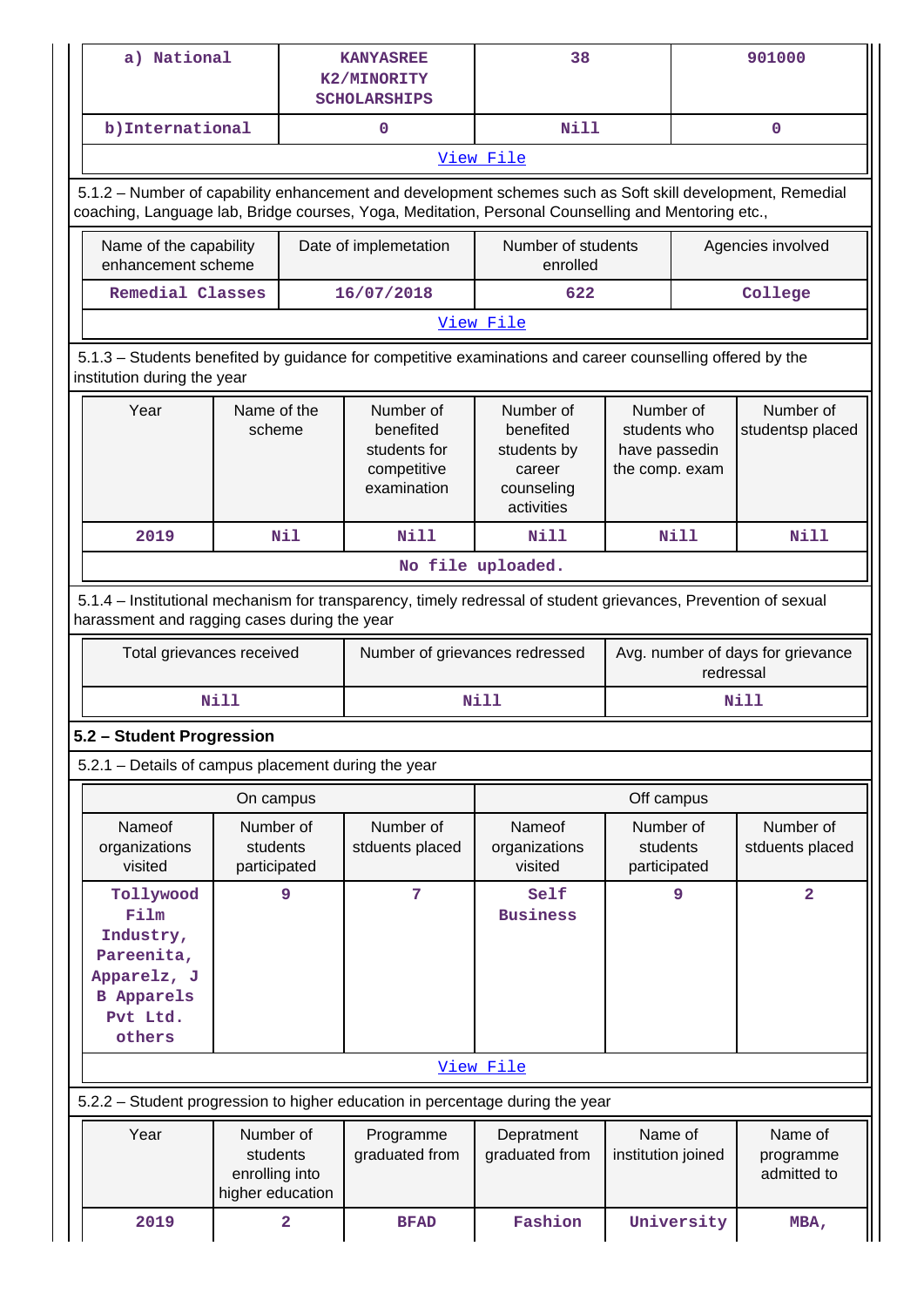|                                                                                                                                                                                                                                                                                                                                          |                            |                           |                                          | Apparel<br>Design                   | of<br>Jharkhand,<br><b>NIFT</b>                                                                                    | Masters                |  |  |
|------------------------------------------------------------------------------------------------------------------------------------------------------------------------------------------------------------------------------------------------------------------------------------------------------------------------------------------|----------------------------|---------------------------|------------------------------------------|-------------------------------------|--------------------------------------------------------------------------------------------------------------------|------------------------|--|--|
| 2019                                                                                                                                                                                                                                                                                                                                     | $\overline{3}$             | B.A.(H)                   |                                          | Education                           | University<br>of Calcutta                                                                                          | M.A                    |  |  |
| 2019                                                                                                                                                                                                                                                                                                                                     | 1                          | B.A.(H)                   |                                          | Education                           | Rabindra<br>Bharati<br>University                                                                                  | M.A                    |  |  |
| View File                                                                                                                                                                                                                                                                                                                                |                            |                           |                                          |                                     |                                                                                                                    |                        |  |  |
| 5.2.3 - Students qualifying in state/ national/ international level examinations during the year<br>(eg:NET/SET/SLET/GATE/GMAT/CAT/GRE/TOFEL/Civil Services/State Government Services)                                                                                                                                                   |                            |                           |                                          |                                     |                                                                                                                    |                        |  |  |
|                                                                                                                                                                                                                                                                                                                                          | Items                      |                           |                                          |                                     | Number of students selected/ qualifying                                                                            |                        |  |  |
|                                                                                                                                                                                                                                                                                                                                          | <b>Nill</b>                |                           |                                          |                                     | <b>Nill</b>                                                                                                        |                        |  |  |
|                                                                                                                                                                                                                                                                                                                                          |                            |                           | No file uploaded.                        |                                     |                                                                                                                    |                        |  |  |
|                                                                                                                                                                                                                                                                                                                                          |                            |                           |                                          |                                     | 5.2.4 – Sports and cultural activities / competitions organised at the institution level during the year           |                        |  |  |
|                                                                                                                                                                                                                                                                                                                                          | Activity                   |                           | Level                                    |                                     | Number of Participants                                                                                             |                        |  |  |
|                                                                                                                                                                                                                                                                                                                                          | Annual Sports              |                           | College                                  |                                     |                                                                                                                    | 118                    |  |  |
|                                                                                                                                                                                                                                                                                                                                          |                            |                           | No file uploaded.                        |                                     |                                                                                                                    |                        |  |  |
| 5.3 - Student Participation and Activities                                                                                                                                                                                                                                                                                               |                            |                           |                                          |                                     |                                                                                                                    |                        |  |  |
| 5.3.1 – Number of awards/medals for outstanding performance in sports/cultural activities at national/international<br>level (award for a team event should be counted as one)                                                                                                                                                           |                            |                           |                                          |                                     |                                                                                                                    |                        |  |  |
| Year                                                                                                                                                                                                                                                                                                                                     | Name of the<br>award/medal | National/<br>Internaional | Number of<br>awards for<br><b>Sports</b> | Number of<br>awards for<br>Cultural | Student ID<br>number                                                                                               | Name of the<br>student |  |  |
| Nill                                                                                                                                                                                                                                                                                                                                     | N.A                        | <b>Nill</b>               | Nill                                     | Nill                                | N.A                                                                                                                | N.A.                   |  |  |
|                                                                                                                                                                                                                                                                                                                                          |                            |                           | No file uploaded.                        |                                     |                                                                                                                    |                        |  |  |
| the institution (maximum 500 words)                                                                                                                                                                                                                                                                                                      |                            |                           |                                          |                                     | 5.3.2 - Activity of Student Council & representation of students on academic & administrative bodies/committees of |                        |  |  |
| Rani Birla Girls College has active Students Advisory Committee who performed<br>following activity during 2018 - 19: 1. A workshop was organized by the<br>Committee on 1st March 2019 in collaboration with Synergy - The Educators<br>Enlightenment on various art and cultural courses outside the prescribed<br>college curriculum. |                            |                           |                                          |                                     |                                                                                                                    |                        |  |  |
|                                                                                                                                                                                                                                                                                                                                          |                            |                           |                                          |                                     |                                                                                                                    |                        |  |  |
| 5.4 - Alumni Engagement                                                                                                                                                                                                                                                                                                                  |                            |                           |                                          |                                     |                                                                                                                    |                        |  |  |
| 5.4.1 – Whether the institution has registered Alumni Association?                                                                                                                                                                                                                                                                       |                            |                           |                                          |                                     |                                                                                                                    |                        |  |  |
| Yes                                                                                                                                                                                                                                                                                                                                      |                            |                           |                                          |                                     |                                                                                                                    |                        |  |  |

**college for annual award to a student for academic achievement in B.A (Hons.) Examination of University of Calcutta. The Alumni constituted of a resource bank of professionals who are also well equipped and always willing to help the**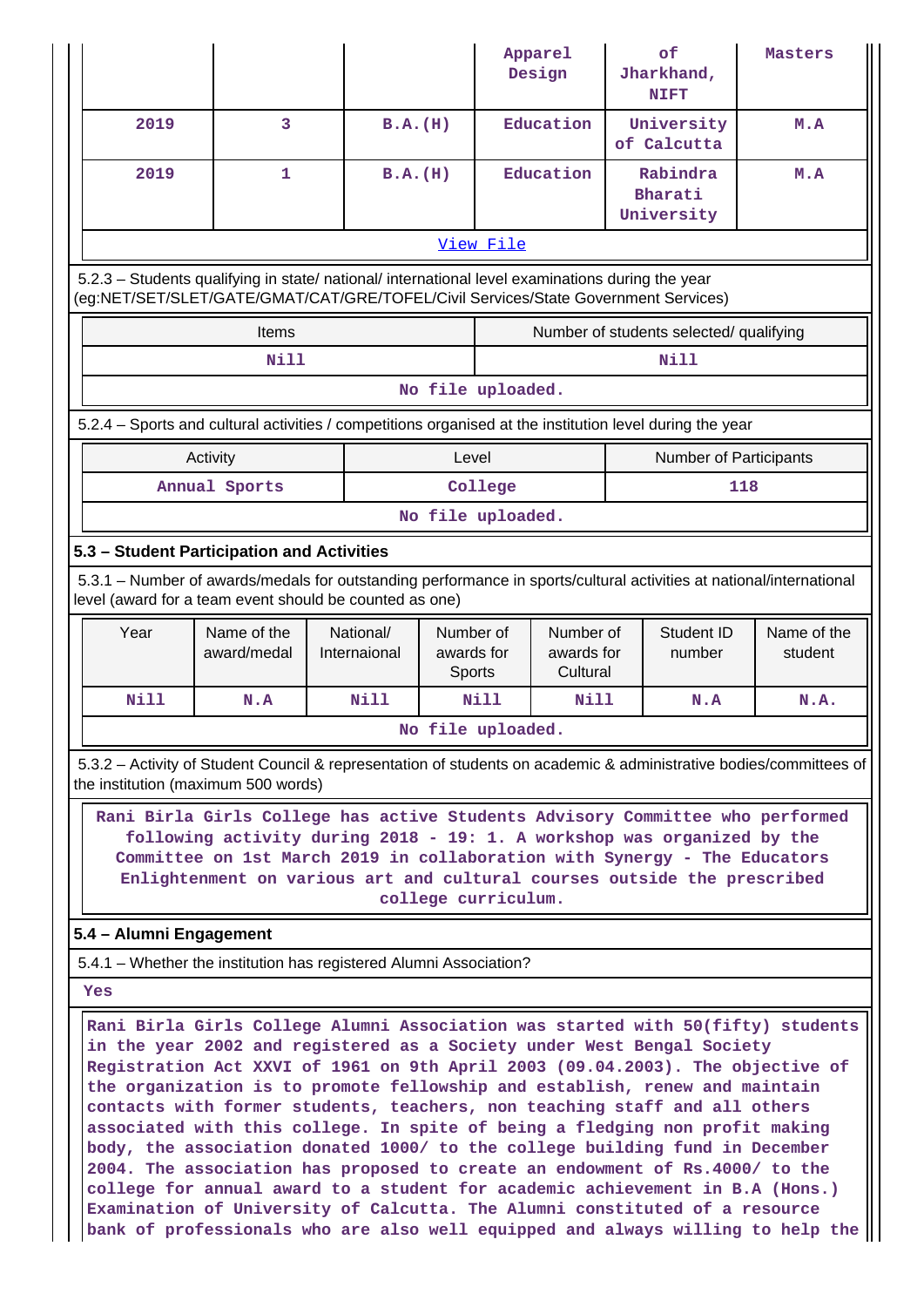**present student in areas like soft skill training, career counselling, psychological counselling etc. which they require for their next step of corporate and business world. The Association supports social service activities promote the work of an NGO Ankur Kala for the rights and dignity of poor marginalized woman. Iswar Sankalpa is another social service sector promoted by the Alumni Association.**

5.4.2 – No. of enrolled Alumni:

**69**

5.4.3 – Alumni contribution during the year (in Rupees) :

**125**

5.4.4 – Meetings/activities organized by Alumni Association :

**N.A**

# **CRITERION VI – GOVERNANCE, LEADERSHIP AND MANAGEMENT**

#### **6.1 – Institutional Vision and Leadership**

 6.1.1 – Mention two practices of decentralization and participative management during the last year (maximum 500 words)

 **All members of the staff community as members of the Admission Committee are involved in the online admission process. Support to parents of students seeking admission are telephonically provided by staff designated to do the same. Periodic meetings are held to discuss the status updates of online admission. Fund allocation and its prudent utilization is the delegated responsibility of Purchase and Finance Committee which includes participation of all departmental heads and non teaching staff. The Library Committee is assigned the task of prepare plans for allocation of book budget for enhancing reading resources of every department. The maintenance and conservation of the institutional building is the responsibility of the Infrastructural committee along with the staff members and the Principal.**

6.1.2 – Does the institution have a Management Information System (MIS)?

#### **Partial**

### **6.2 – Strategy Development and Deployment**

6.2.1 – Quality improvement strategies adopted by the institution for each of the following (with in 100 words each):

| <b>Strategy Type</b>       | Details                                                                                                                                                                                                                                                                                                                                                                                                                                                                                                                                                                                                                                      |
|----------------------------|----------------------------------------------------------------------------------------------------------------------------------------------------------------------------------------------------------------------------------------------------------------------------------------------------------------------------------------------------------------------------------------------------------------------------------------------------------------------------------------------------------------------------------------------------------------------------------------------------------------------------------------------|
| Examination and Evaluation | Introductory orientation session (in<br>respective course of studies) by<br>concerned teachers allow students to be<br>sensitized about the details of the<br>evaluation process for the course in<br>which they have sought enrollment. The<br>faculty enjoys through acquaintance<br>with the prescribed evaluation process<br>of the affiliating University and<br>maintains a rigorous compliance to the<br>Admission and Examination Regulations<br>as notified by the University and<br>adheres to its<br>amendments/revisions/modifications from<br>time to time. Preparatory to University<br>exams internally conducted examination |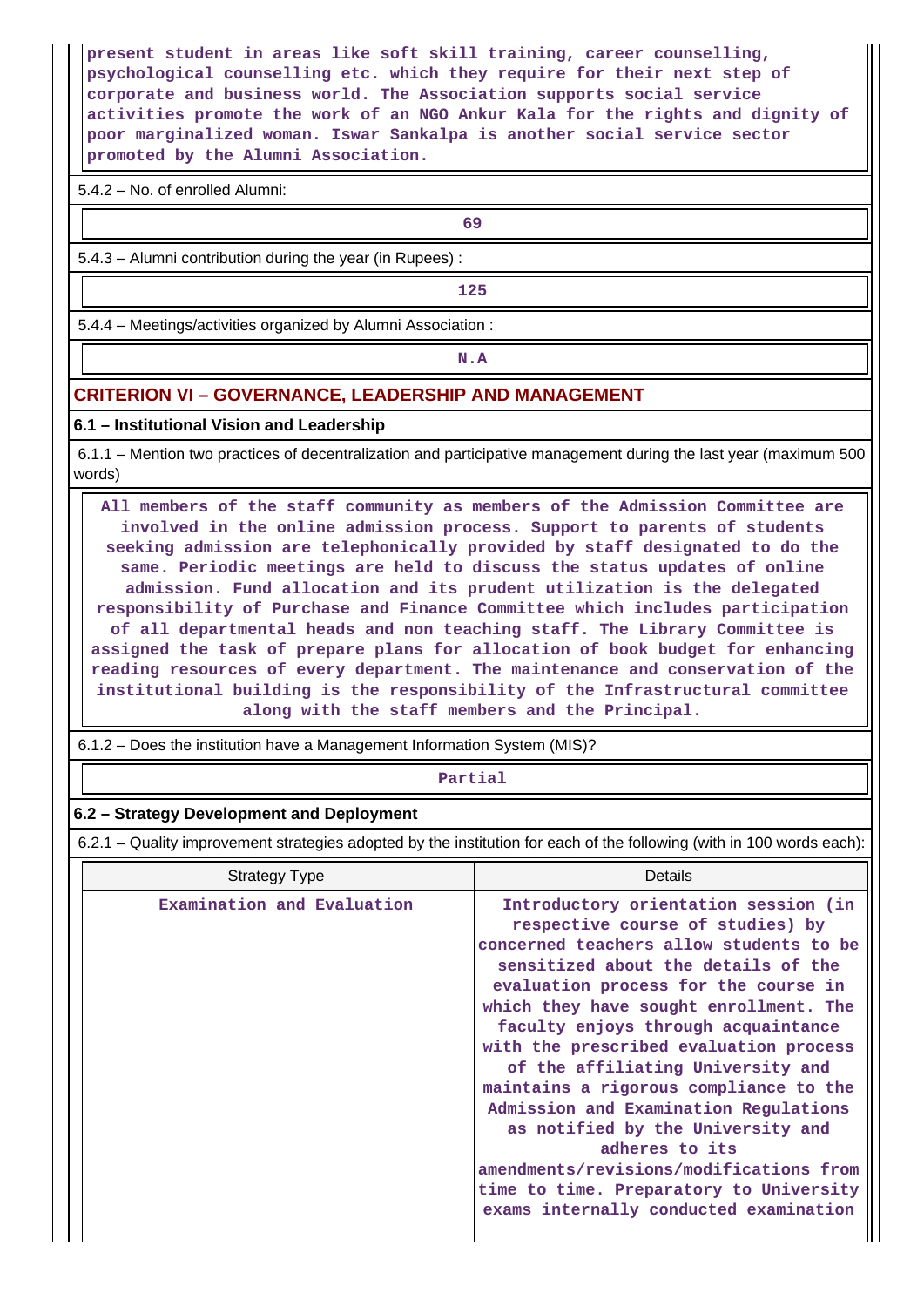|                                      | and assessments are regularly conducted<br>via class tests/tutorials/home<br>assignments/students seminars and<br>presentations. Students are guided and<br>instructed closely to observe the<br>formalities of form filling for<br>appearing in University exams within<br>scheduled time. Institutional<br>infrastructure and human resources are<br>rendered available for the College to<br>function as an external centre for<br>University exams wherein more than 350<br>students from 2 or more colleges are<br>assigned to appear for the exams from<br>this college. Parents teacher meetings<br>are organized to help parents informed<br>about their wards performance in<br>internal exams and their attendance<br>status. Such practices are integral to<br>feedback mechanism and allows for<br>addressing lapses in teaching learning<br>practices. |
|--------------------------------------|---------------------------------------------------------------------------------------------------------------------------------------------------------------------------------------------------------------------------------------------------------------------------------------------------------------------------------------------------------------------------------------------------------------------------------------------------------------------------------------------------------------------------------------------------------------------------------------------------------------------------------------------------------------------------------------------------------------------------------------------------------------------------------------------------------------------------------------------------------------------|
| Industry Interaction / Collaboration | 29/8/18 - Career Counselling by<br>Aptech 5/9/18 - Beauty Contest by Ei -<br>Samay 12/9/18 - Career Counselling by<br>George Telegraph (Talk on Soft Skill<br>and interior Decorations as career)<br>21/09/18 - Ananya Times - programme by<br>Ponds Inc BFAD students visited fashion<br>houses for internships. 28/9/18 - Fresh<br>Face Contest by Times of India 05/10/18<br>- BFAD students went for Field Trip to<br>Barasat Garment Park. 19.3.19 - Fashion<br>show by BFAD department in<br>collaboration with Fashion Industry<br>Houses.                                                                                                                                                                                                                                                                                                                   |
| Curriculum Development               | Liberty to develop curriculum is<br>curtailed as the same is prescribed and<br>recommended by the affiliating<br>University. Suggestions forwarded and<br>clarifications sought are verbally<br>communicated through representative /<br>members among staff in the UG Board of<br>Studies or in workshops on curriculum<br>organized by University. Remedial<br>classes and academic mentoring are<br>supplementary institutional practices<br>for improving curriculum delivery.                                                                                                                                                                                                                                                                                                                                                                                  |
| Teaching and Learning                | Departmental meetings are conducted<br>by respective departmental heads for<br>allocation and appointing of syllabus<br>among departmental faculty and for<br>monitoring progress of curriculum<br>delivery from time to time to ensure<br>syllabus completion. Departments<br>strictly adhere to the academic<br>calendar for teaching the assigned                                                                                                                                                                                                                                                                                                                                                                                                                                                                                                                |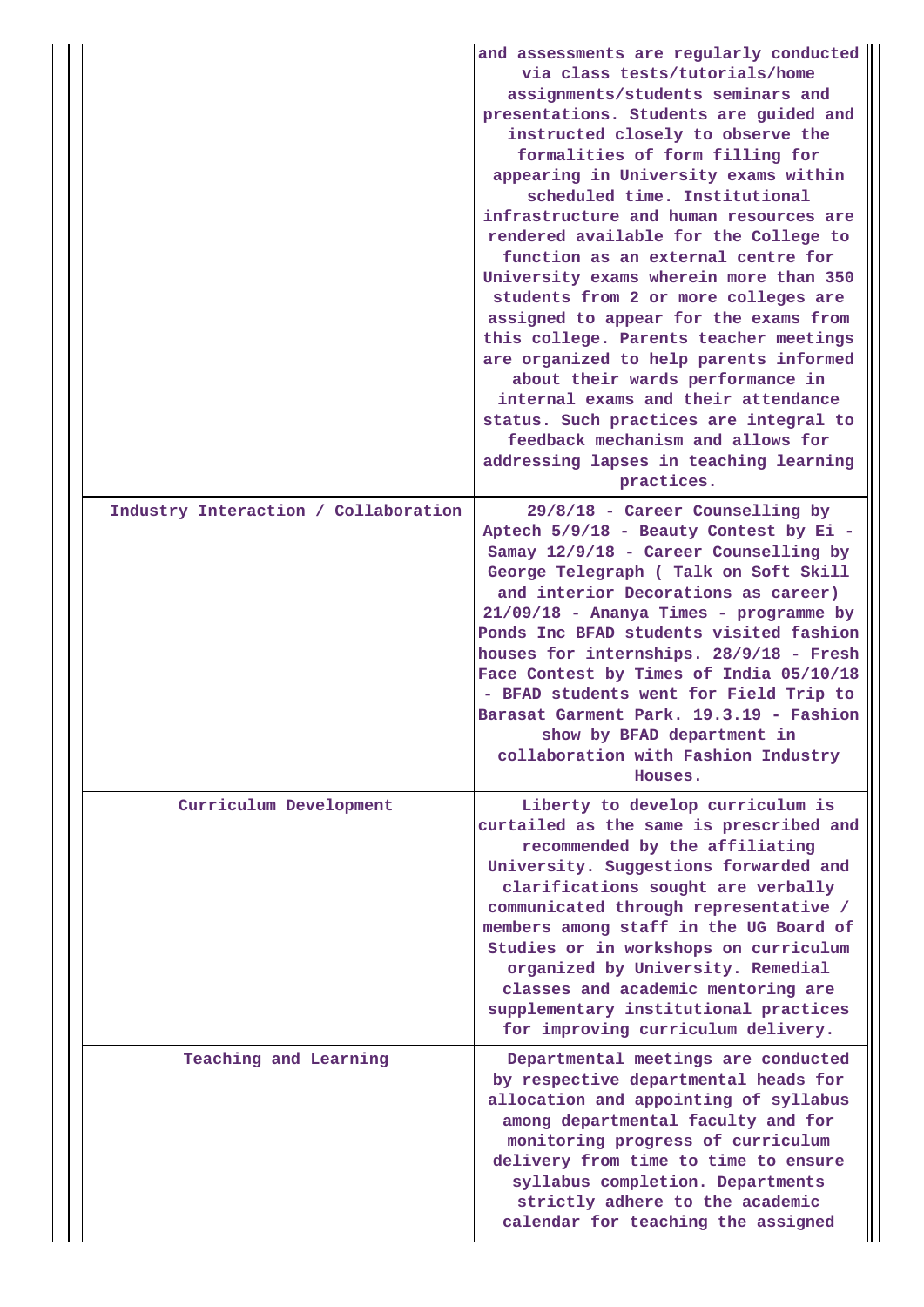|                                                               | curriculum. Practical demonstrations,<br>lab sessions, field excursion, seminar<br>session, invited lectures by experts,<br>play readings are the multiple<br>pedagogical practices supplementing the<br>conventional classroom lecture method.<br>Students participation in group<br>discussion and seminar presentation re<br>encourages to recreate a vibrant and<br>interactive learning ambience within<br>the confumes of classroom. Regular and<br>phased evaluation of students<br>performance/progress are preferred<br>evaluative practices and for<br>communicating the same regular parent<br>teacher meetings are held. The language<br>labs of Communicative English, the<br>Studio of Mass Communication Journalism<br>department and the labs of Fashion and<br>Apparel Design Department enhances<br>employability prospects of learners. |
|---------------------------------------------------------------|------------------------------------------------------------------------------------------------------------------------------------------------------------------------------------------------------------------------------------------------------------------------------------------------------------------------------------------------------------------------------------------------------------------------------------------------------------------------------------------------------------------------------------------------------------------------------------------------------------------------------------------------------------------------------------------------------------------------------------------------------------------------------------------------------------------------------------------------------------|
| Admission of Students                                         | The online admission procedures was<br>rendered more rigorous and responsive.<br>The Admission Committee tries to<br>rectify previous lapses towards<br>fulfilling all procedural formalities.<br>Telephonic queries were responded to<br>through delegated teachers on a round<br>the clock basis.                                                                                                                                                                                                                                                                                                                                                                                                                                                                                                                                                        |
| Library, ICT and Physical<br>Infrastructure / Instrumentation | The college library is endowed with<br>UGC funded software SOUL (2.0 version)<br>which facilitates accession and<br>circulation. Readers of the institution<br>through N-List programme of INFLIBNET<br>can avail 90,000 ebooks and e -<br>journals. Online classrooms have been<br>introduced through instituting of<br>Virtual Class Rooms and the same have<br>been funded by the State Govt . A<br>control room for conducting University<br>Exams wherein College serves as an<br>External Centre have been<br>operationalized and refurnished.                                                                                                                                                                                                                                                                                                       |
| Research and Development                                      | A significant number of teachers are<br>pursuing doctoral research. In addition<br>to this, a large number are actively<br>engaged in serious academic pursuits.                                                                                                                                                                                                                                                                                                                                                                                                                                                                                                                                                                                                                                                                                           |

# 6.2.2 – Implementation of e-governance in areas of operations:

| E-governace area     | Details                                                                                                                                                                                                                                 |
|----------------------|-----------------------------------------------------------------------------------------------------------------------------------------------------------------------------------------------------------------------------------------|
| Finance and Accounts | The planning and allocation of funds<br>from UGC/State is delegated to<br>Purchase/Finance Committees which<br>includes as its participating members<br>both teaching and non teaching staff.<br>Utilization of grant and all budgetary |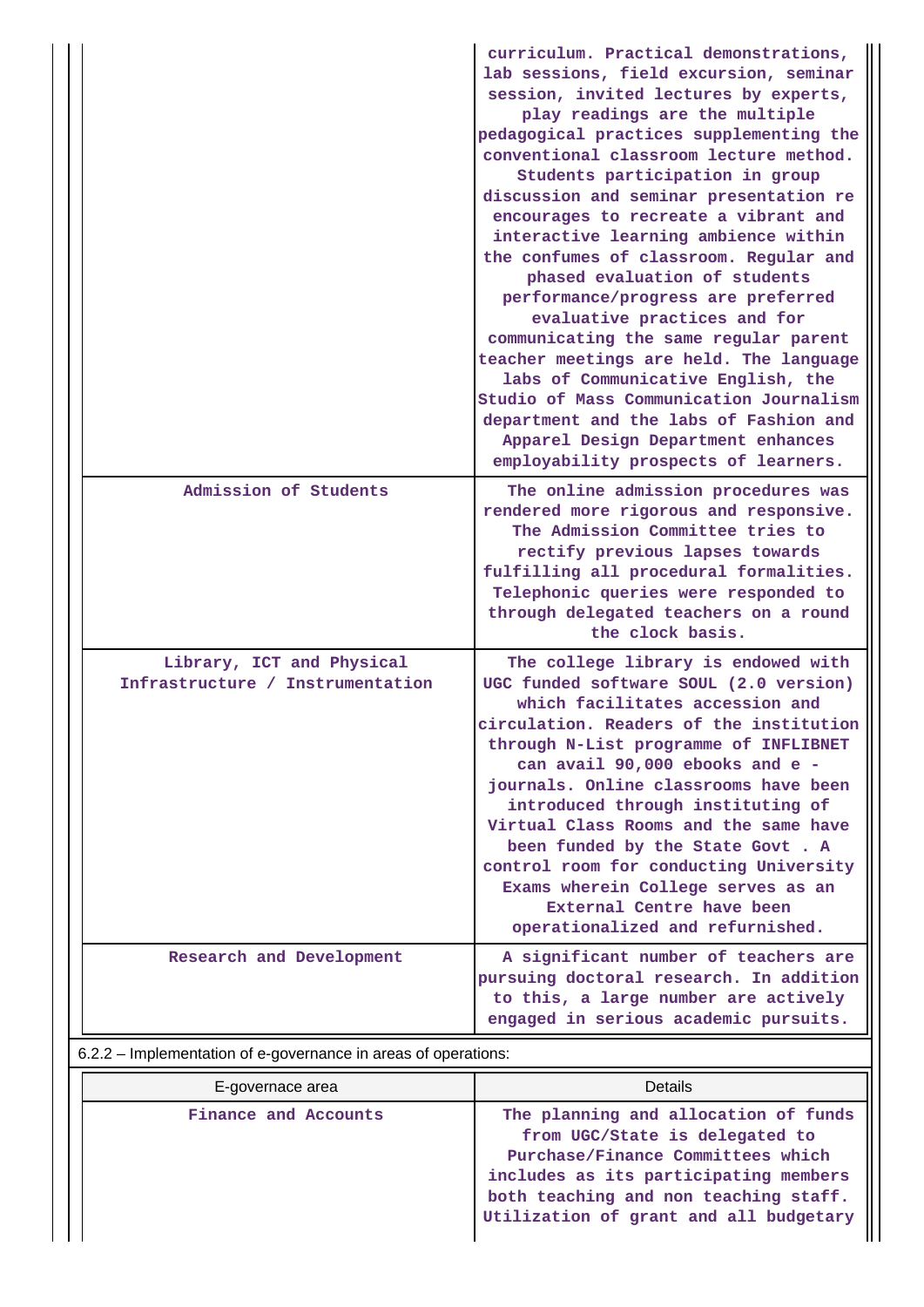|                               | alterations are meticulously discussed<br>in these bodies and deliberations are<br>duly recorded. Library Committee drafts<br>book budget in close consultations with<br>respective departments.                                                                                                                                                                                                                                                                                                                                                                                                                                                                                                                                                                                                                                                                                                                                                                                                                                                                                                                                                                                                                                                                                                                                                                |
|-------------------------------|-----------------------------------------------------------------------------------------------------------------------------------------------------------------------------------------------------------------------------------------------------------------------------------------------------------------------------------------------------------------------------------------------------------------------------------------------------------------------------------------------------------------------------------------------------------------------------------------------------------------------------------------------------------------------------------------------------------------------------------------------------------------------------------------------------------------------------------------------------------------------------------------------------------------------------------------------------------------------------------------------------------------------------------------------------------------------------------------------------------------------------------------------------------------------------------------------------------------------------------------------------------------------------------------------------------------------------------------------------------------|
| Planning and Development      | Further planning and development of<br>the institutional building is<br>restricted by its subjudice status.<br>However repairing and conservation of<br>building and infrastructure is the<br>assigned responsibility of the Building<br>Committee consisting of staff members.<br>All decisions pertaining to grant<br>allotments and budgetary allocations<br>and its utilization are taken by the<br>Purchase Committee comprising the<br>Principal, Departmental Heads and other<br>staff members.                                                                                                                                                                                                                                                                                                                                                                                                                                                                                                                                                                                                                                                                                                                                                                                                                                                          |
| Administration                | The institutional website notifies on<br>admission procedures and updates on<br>institutional events. Accounts<br>department maintains records through<br>digital documentation.                                                                                                                                                                                                                                                                                                                                                                                                                                                                                                                                                                                                                                                                                                                                                                                                                                                                                                                                                                                                                                                                                                                                                                                |
| Student Admission and Support | A good number of students of this<br>institution are registered<br>beneficiaries of state sponsored<br>schemes like Kanyasree, Minority<br>Scholarship, Swami Vivekananada Merit<br>Scholarship, Aikashree Scholarship.<br>Students Advisory Committee maintains<br>regular liaison between staff, college<br>and the students. College Alumni<br>maintains liaison with past pupils and<br>holds programme to nurture and<br>rejuvenate institutional ties with<br>them. Career Counselling Cell organizes<br>programmes in association with external<br>bodies/organizations for advising<br>students in career advancement. 1.<br>19/09/18 - Workshop by British Council<br>Library on Vocational Courses. Career<br>options and courses. 2. 28/09/18 -<br>Career Counselling by Calcutta Business<br>Management School on Professional<br>Courses. 3. $03/10/18$ - Career<br>Counselling by T.I.M.E. Institute on<br>preparation for competitive exams,<br>like, Bank, Railways, Staff Selection<br>Administered Exams held by UPSC(IAS)<br>and PSC(WBCS) $4.01/03/19$ - Career<br>Counselling Programme by Synergy. Each<br>honours department is individually<br>endowed with seminar library -<br>additional reading resources for<br>supporting advanced teaching and<br>learning by students and teachers. As<br>part of Student support the following |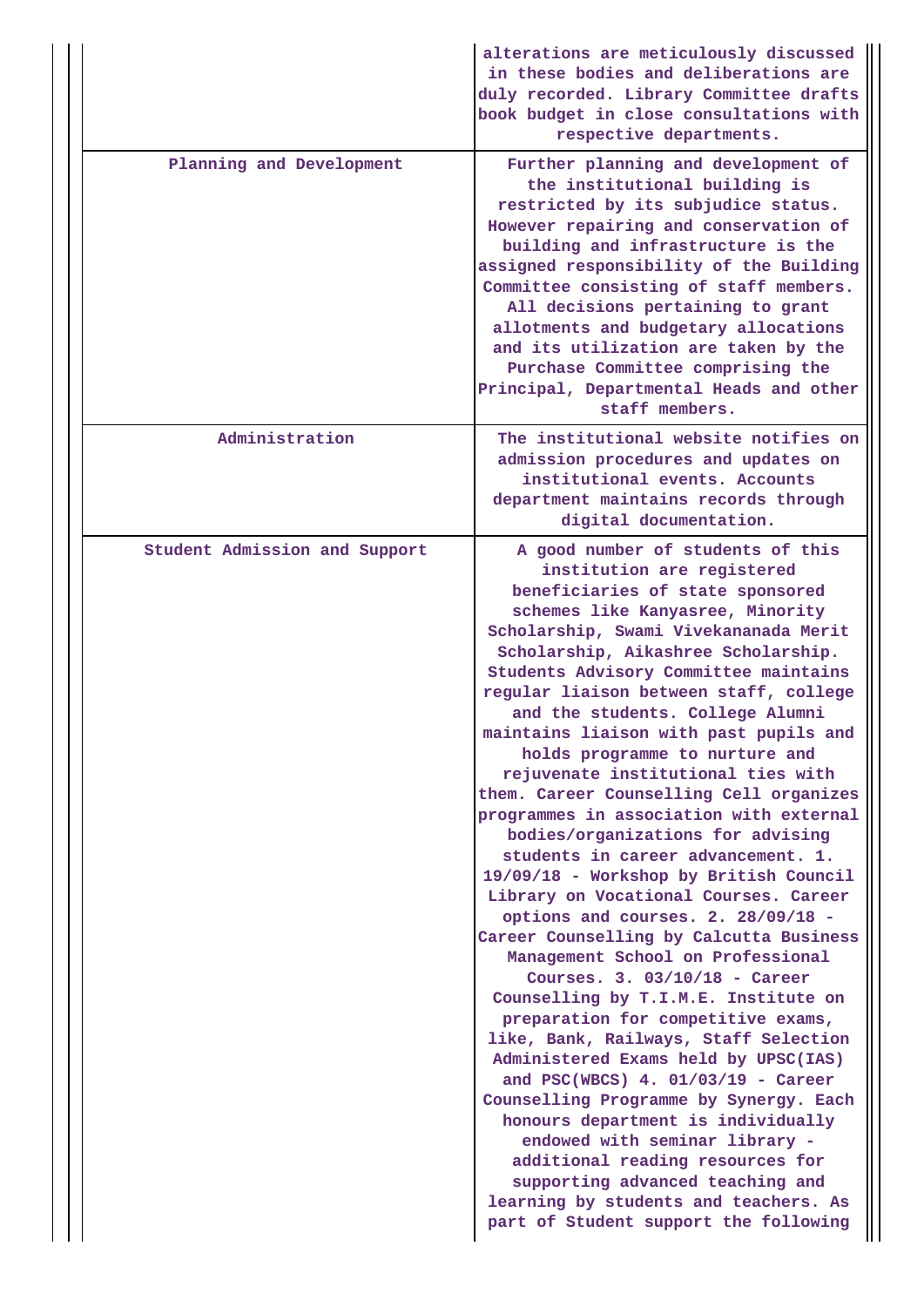| events were held: $31.07.18$ -          |
|-----------------------------------------|
| Commemoration of birth anniversary of   |
| Munshi Premchand 17/08/18 - Celebration |
| of Librarian Day and exhibition of rare |
| books/ journals by college library      |
| 27/03/19 - Seminar by political science |
| department $29/03/19$ - Seminar by      |
| Communicative English Department        |
| 27/02/19 - Annual Sports 23/02/19 -     |
| Festival of One Act Play organised by   |
| Rishi Bankim College, Naihati -         |
| participation by our college students   |
| in the same.                            |

# **6.3 – Faculty Empowerment Strategies**

 6.3.1 – Teachers provided with financial support to attend conferences / workshops and towards membership fee of professional bodies during the year

| Year | Name of conference/<br>Name of Teacher<br>workshop attended<br>for which financial<br>support provided |      | Name of the<br>professional body for<br>which membership<br>fee is provided | Amount of support |
|------|--------------------------------------------------------------------------------------------------------|------|-----------------------------------------------------------------------------|-------------------|
| 2019 | N.A.                                                                                                   | N.A. | N.A.                                                                        | Nill              |

**No file uploaded.**

 6.3.2 – Number of professional development / administrative training programmes organized by the College for teaching and non teaching staff during the year

| Year | Title of the<br>professional<br>development<br>programme<br>organised for<br>teaching staff | Title of the<br>administrative<br>training<br>programme<br>organised for<br>non-teaching<br>staff | From date | To Date | Number of<br>participants<br>(Teaching<br>staff) | Number of<br>participants<br>(non-teaching<br>staff) |  |  |  |  |  |
|------|---------------------------------------------------------------------------------------------|---------------------------------------------------------------------------------------------------|-----------|---------|--------------------------------------------------|------------------------------------------------------|--|--|--|--|--|
| 2019 | N.A.                                                                                        | N.A.                                                                                              | Nill      | Nill    | <b>Nill</b>                                      | Nill                                                 |  |  |  |  |  |
|      | No file uploaded.                                                                           |                                                                                                   |           |         |                                                  |                                                      |  |  |  |  |  |

 6.3.3 – No. of teachers attending professional development programmes, viz., Orientation Programme, Refresher Course, Short Term Course, Faculty Development Programmes during the year

| Title of the<br>professional<br>development<br>programme               | Number of teachers<br>who attended |                                 | From Date |            | To date |              |                  | Duration |  |
|------------------------------------------------------------------------|------------------------------------|---------------------------------|-----------|------------|---------|--------------|------------------|----------|--|
| <b>REFRESHER</b><br><b>COURSE IN HINDI</b>                             | 1                                  | 22/11/2018                      |           | 12/12/2018 |         |              | 18               |          |  |
| No file uploaded.                                                      |                                    |                                 |           |            |         |              |                  |          |  |
| 6.3.4 – Faculty and Staff recruitment (no. for permanent recruitment): |                                    |                                 |           |            |         |              |                  |          |  |
|                                                                        | Teaching                           |                                 |           |            |         | Non-teaching |                  |          |  |
| Permanent                                                              |                                    | <b>Full Time</b>                |           | Permanent  |         |              | <b>Full Time</b> |          |  |
| $\mathbf{2}$                                                           |                                    | Nill                            |           |            | Nill    |              |                  |          |  |
|                                                                        | $6.3.5$ – Welfare schemes for      |                                 |           |            |         |              |                  |          |  |
| Teaching                                                               |                                    | Non-teaching<br><b>Students</b> |           |            |         |              |                  |          |  |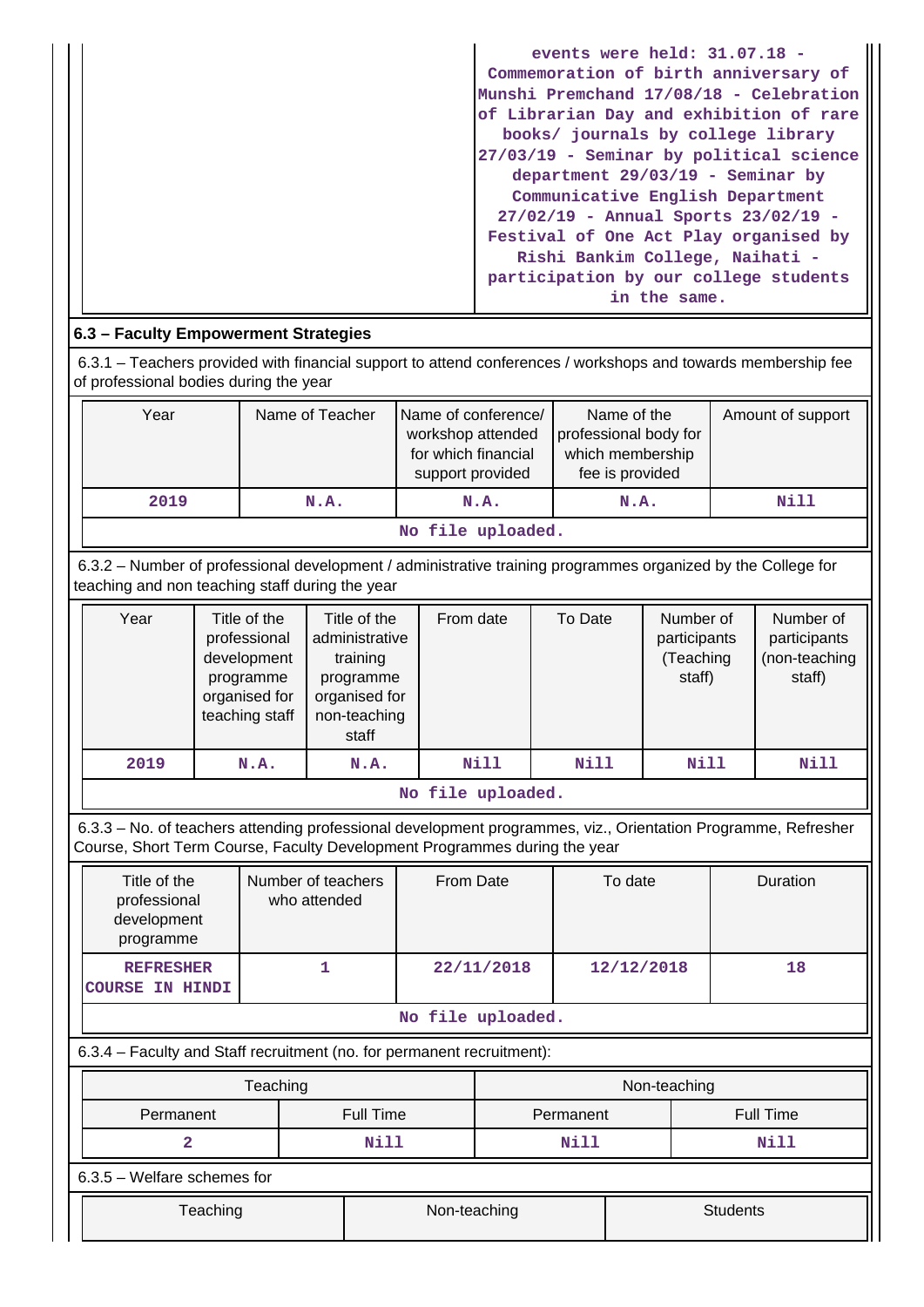|                                                                                                                                                                                                                                                           | Tea 2 times a day<br>Tea 2 times a day<br>N.A. |                                                                            |                               |     |                                 |           |  |  |  |  |  |
|-----------------------------------------------------------------------------------------------------------------------------------------------------------------------------------------------------------------------------------------------------------|------------------------------------------------|----------------------------------------------------------------------------|-------------------------------|-----|---------------------------------|-----------|--|--|--|--|--|
| 6.4 - Financial Management and Resource Mobilization                                                                                                                                                                                                      |                                                |                                                                            |                               |     |                                 |           |  |  |  |  |  |
| 6.4.1 - Institution conducts internal and external financial audits regularly (with in 100 words each)                                                                                                                                                    |                                                |                                                                            |                               |     |                                 |           |  |  |  |  |  |
| Institution conducts regular internal and external audits. Internal Management<br>Audit conducts by government empaneled Auditor audits the college accounts.<br>External audit done by Bikash bhaban, Higher Education Department, Government            |                                                |                                                                            | of West Bengal.               |     |                                 |           |  |  |  |  |  |
| 6.4.2 – Funds / Grants received from management, non-government bodies, individuals, philanthropies during the<br>year(not covered in Criterion III)                                                                                                      |                                                |                                                                            |                               |     |                                 |           |  |  |  |  |  |
| Name of the non government<br>funding agencies /individuals                                                                                                                                                                                               |                                                |                                                                            | Funds/ Grnats received in Rs. |     |                                 | Purpose   |  |  |  |  |  |
| N.A.                                                                                                                                                                                                                                                      |                                                |                                                                            | $\mathbf{0}$                  |     |                                 | N.A.      |  |  |  |  |  |
|                                                                                                                                                                                                                                                           |                                                |                                                                            | No file uploaded.             |     |                                 |           |  |  |  |  |  |
| 6.4.3 - Total corpus fund generated                                                                                                                                                                                                                       |                                                |                                                                            |                               |     |                                 |           |  |  |  |  |  |
|                                                                                                                                                                                                                                                           |                                                |                                                                            | 0 <sup>0</sup>                |     |                                 |           |  |  |  |  |  |
| 6.5 - Internal Quality Assurance System                                                                                                                                                                                                                   |                                                |                                                                            |                               |     |                                 |           |  |  |  |  |  |
| 6.5.1 - Whether Academic and Administrative Audit (AAA) has been done?                                                                                                                                                                                    |                                                |                                                                            |                               |     |                                 |           |  |  |  |  |  |
| <b>Audit Type</b>                                                                                                                                                                                                                                         |                                                | External                                                                   |                               |     | Internal                        |           |  |  |  |  |  |
|                                                                                                                                                                                                                                                           | Yes/No                                         |                                                                            | Agency                        |     | Yes/No                          | Authority |  |  |  |  |  |
| Academic                                                                                                                                                                                                                                                  | <b>No</b>                                      |                                                                            | Nill                          |     | No.                             | Nill      |  |  |  |  |  |
| Administrative                                                                                                                                                                                                                                            |                                                | <b>Bikash</b><br>Bhawan, Higher<br>Education<br>Department,<br>West Bengal |                               | Yes | Internal<br>Management<br>Audit |           |  |  |  |  |  |
| 6.5.2 - Activities and support from the Parent - Teacher Association (at least three)                                                                                                                                                                     |                                                |                                                                            |                               |     |                                 |           |  |  |  |  |  |
| Parents/Guardians - Teachers meetings have been held. Parents of students with<br>learing difficulties are sufficiently counselled and those with low attendance                                                                                          |                                                | are alerted and sensitized towards their lapses.                           |                               |     |                                 |           |  |  |  |  |  |
| 6.5.3 – Development programmes for support staff (at least three)                                                                                                                                                                                         |                                                |                                                                            |                               |     |                                 |           |  |  |  |  |  |
|                                                                                                                                                                                                                                                           |                                                |                                                                            | N.A.                          |     |                                 |           |  |  |  |  |  |
| 6.5.4 – Post Accreditation initiative(s) (mention at least three)                                                                                                                                                                                         |                                                |                                                                            |                               |     |                                 |           |  |  |  |  |  |
| Fresh stock of books procured were processed for accession State sponsored<br>scholarship Schemes were meticulously administered for benefitting students.<br>Best environmental friendly practices were sustained. More trees were planted<br>in campus. |                                                |                                                                            |                               |     |                                 |           |  |  |  |  |  |
| 6.5.5 - Internal Quality Assurance System Details                                                                                                                                                                                                         |                                                |                                                                            |                               |     |                                 |           |  |  |  |  |  |
|                                                                                                                                                                                                                                                           | a) Submission of Data for AISHE portal         |                                                                            |                               |     | Yes                             |           |  |  |  |  |  |
|                                                                                                                                                                                                                                                           | b) Participation in NIRF                       |                                                                            |                               |     | <b>No</b>                       |           |  |  |  |  |  |
|                                                                                                                                                                                                                                                           | c)ISO certification                            |                                                                            |                               |     | <b>No</b>                       |           |  |  |  |  |  |
|                                                                                                                                                                                                                                                           | d)NBA or any other quality audit               |                                                                            |                               |     | <b>No</b>                       |           |  |  |  |  |  |
| 6.5.6 - Number of Quality Initiatives undertaken during the year                                                                                                                                                                                          |                                                |                                                                            |                               |     |                                 |           |  |  |  |  |  |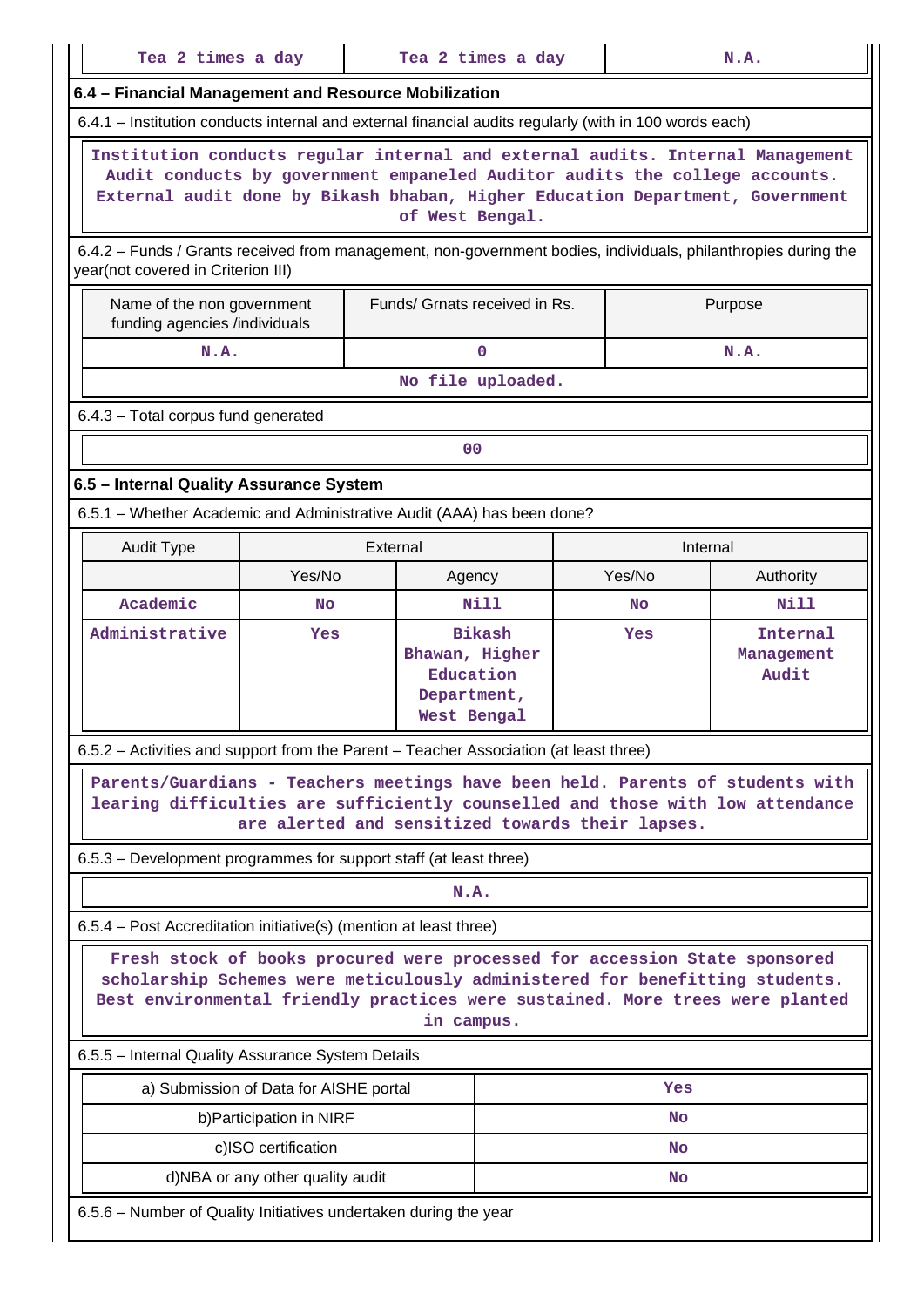|                                                                                              | Year                                                                                                                                                                 | Name of quality<br>initiative by IQAC                                                       |                                                                                                   |                | Date of<br>conducting IQAC | <b>Duration From</b>              |                                                                           | <b>Duration To</b>                           |                                                                         |                            | Number of<br>participants                           |  |
|----------------------------------------------------------------------------------------------|----------------------------------------------------------------------------------------------------------------------------------------------------------------------|---------------------------------------------------------------------------------------------|---------------------------------------------------------------------------------------------------|----------------|----------------------------|-----------------------------------|---------------------------------------------------------------------------|----------------------------------------------|-------------------------------------------------------------------------|----------------------------|-----------------------------------------------------|--|
|                                                                                              | 2018                                                                                                                                                                 | Orientation<br>Programme of<br>Semester 1                                                   |                                                                                                   |                | 01/07/2018<br>01/07/2018   |                                   |                                                                           | 04/07/2018                                   |                                                                         |                            | 182                                                 |  |
|                                                                                              |                                                                                                                                                                      |                                                                                             |                                                                                                   |                |                            | No file uploaded.                 |                                                                           |                                              |                                                                         |                            |                                                     |  |
|                                                                                              | <b>CRITERION VII - INSTITUTIONAL VALUES AND BEST PRACTICES</b>                                                                                                       |                                                                                             |                                                                                                   |                |                            |                                   |                                                                           |                                              |                                                                         |                            |                                                     |  |
|                                                                                              | 7.1 - Institutional Values and Social Responsibilities                                                                                                               |                                                                                             |                                                                                                   |                |                            |                                   |                                                                           |                                              |                                                                         |                            |                                                     |  |
|                                                                                              | 7.1.1 – Gender Equity (Number of gender equity promotion programmes organized by the institution during the<br>year)                                                 |                                                                                             |                                                                                                   |                |                            |                                   |                                                                           |                                              |                                                                         |                            |                                                     |  |
|                                                                                              | Title of the<br>programme                                                                                                                                            |                                                                                             | Period from                                                                                       |                | Period To                  |                                   |                                                                           |                                              | Number of Participants                                                  |                            |                                                     |  |
|                                                                                              |                                                                                                                                                                      |                                                                                             |                                                                                                   |                |                            |                                   |                                                                           | Female                                       |                                                                         |                            | Male                                                |  |
|                                                                                              | N.A.                                                                                                                                                                 |                                                                                             | <b>Nill</b>                                                                                       |                |                            | <b>Nill</b>                       |                                                                           | <b>Nill</b>                                  |                                                                         |                            | Nill                                                |  |
| 7.1.2 - Environmental Consciousness and Sustainability/Alternate Energy initiatives such as: |                                                                                                                                                                      |                                                                                             |                                                                                                   |                |                            |                                   |                                                                           |                                              |                                                                         |                            |                                                     |  |
|                                                                                              | Percentage of power requirement of the University met by the renewable energy sources                                                                                |                                                                                             |                                                                                                   |                |                            |                                   |                                                                           |                                              |                                                                         |                            |                                                     |  |
|                                                                                              | • Segregation of Biodegradable and Non-Biodegradable waste in separate bins .<br>Maintenance of a garden in the adjoining open space surrounding college<br>grounds. |                                                                                             |                                                                                                   |                |                            |                                   |                                                                           |                                              |                                                                         |                            |                                                     |  |
|                                                                                              | 7.1.3 - Differently abled (Divyangjan) friendliness                                                                                                                  |                                                                                             |                                                                                                   |                |                            |                                   |                                                                           |                                              |                                                                         |                            |                                                     |  |
|                                                                                              |                                                                                                                                                                      | Item facilities                                                                             |                                                                                                   |                |                            | Yes/No<br>Number of beneficiaries |                                                                           |                                              |                                                                         |                            |                                                     |  |
|                                                                                              |                                                                                                                                                                      | Physical facilities                                                                         |                                                                                                   |                |                            | Yes                               |                                                                           |                                              |                                                                         | $\overline{2}$             |                                                     |  |
|                                                                                              |                                                                                                                                                                      | <b>Rest Rooms</b>                                                                           |                                                                                                   |                |                            | Yes                               |                                                                           |                                              |                                                                         | $\overline{\mathbf{2}}$    |                                                     |  |
|                                                                                              | 7.1.4 - Inclusion and Situatedness                                                                                                                                   |                                                                                             |                                                                                                   |                |                            |                                   |                                                                           |                                              |                                                                         |                            |                                                     |  |
|                                                                                              | Year                                                                                                                                                                 | Number of<br>initiatives to<br>address<br>locational<br>advantages<br>and disadva<br>ntages | Number of<br>initiatives<br>taken to<br>engage with<br>and<br>contribute to<br>local<br>community |                | Date                       | Duration                          |                                                                           | Name of<br>initiative                        |                                                                         | <b>Issues</b><br>addressed | Number of<br>participating<br>students<br>and staff |  |
|                                                                                              | 2018<br><b>Nill</b><br>1.                                                                                                                                            |                                                                                             |                                                                                                   | 05/09/2<br>018 | $\mathbf{1}$               |                                   | Celebra<br>ting<br>Birthday<br>of Dr. Sa<br>rvapalli<br>Radhakris<br>hnan | Coopera<br>tion and<br>mutual<br>respect     |                                                                         | 112                        |                                                     |  |
|                                                                                              | 2019                                                                                                                                                                 | $\mathbf{1}$                                                                                | <b>Nill</b>                                                                                       |                | 29/03/2<br>019             | $\mathbf{1}$                      |                                                                           | Enterpr<br>enuership<br>as Beacon<br>Of Hope | Encourage<br>the<br>students<br>to equip<br>themselve<br>s to<br>become |                            | 42                                                  |  |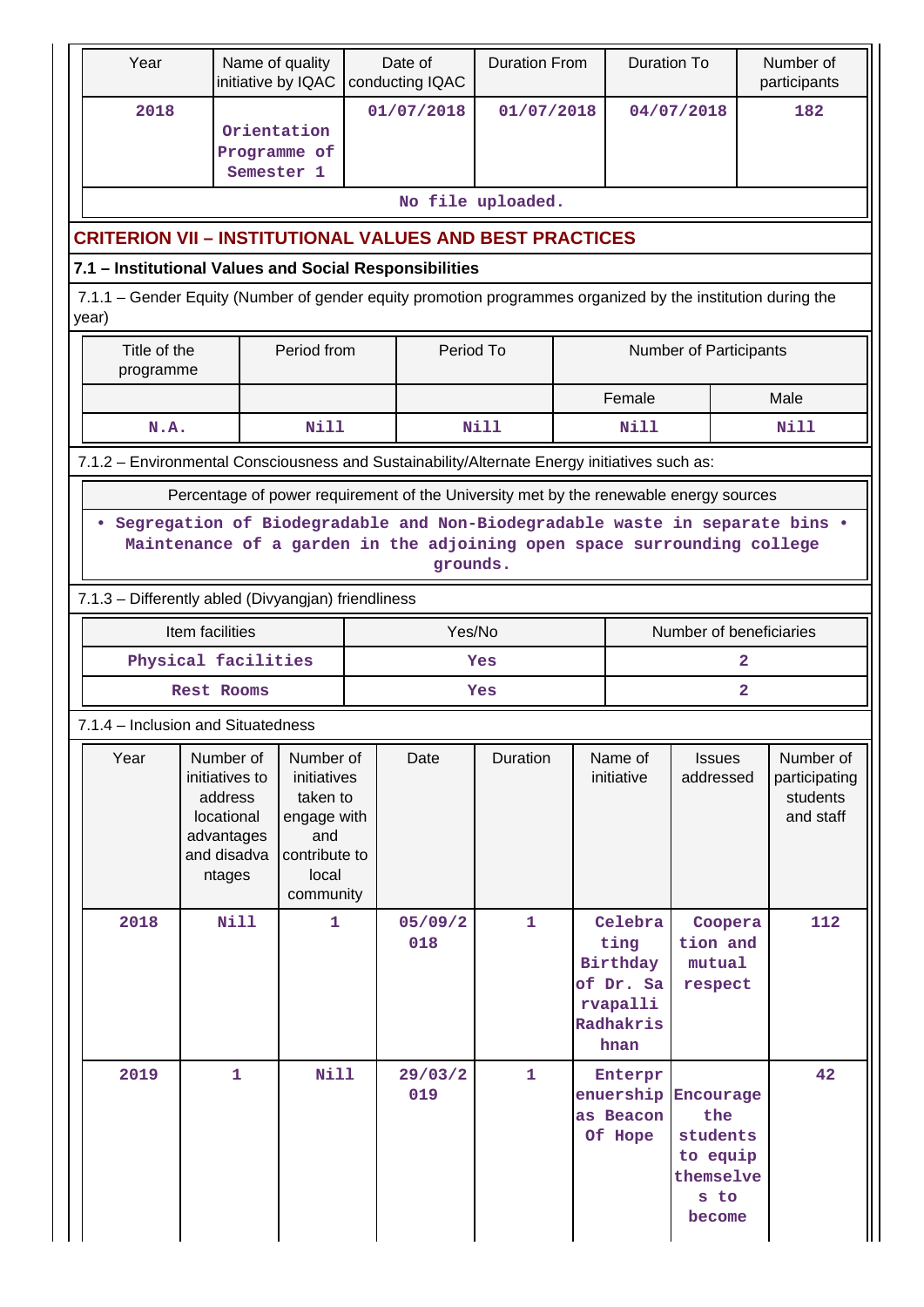|                                                                                                                                                                                                                                                                                                                                                                                                                                                                                                                                                                                                                                                                                                                                                                                                                                                                                                                                                                                                                                                                                                                                                                                                                                                                                                                                                                                                                                                                                                                                                                                                                                                                                                                                                                                                                                                                                                                                                                                                                                                            |  |                      |                    |  | self sust<br>ainable                                                                                                                                                       |    |  |  |  |  |
|------------------------------------------------------------------------------------------------------------------------------------------------------------------------------------------------------------------------------------------------------------------------------------------------------------------------------------------------------------------------------------------------------------------------------------------------------------------------------------------------------------------------------------------------------------------------------------------------------------------------------------------------------------------------------------------------------------------------------------------------------------------------------------------------------------------------------------------------------------------------------------------------------------------------------------------------------------------------------------------------------------------------------------------------------------------------------------------------------------------------------------------------------------------------------------------------------------------------------------------------------------------------------------------------------------------------------------------------------------------------------------------------------------------------------------------------------------------------------------------------------------------------------------------------------------------------------------------------------------------------------------------------------------------------------------------------------------------------------------------------------------------------------------------------------------------------------------------------------------------------------------------------------------------------------------------------------------------------------------------------------------------------------------------------------------|--|----------------------|--------------------|--|----------------------------------------------------------------------------------------------------------------------------------------------------------------------------|----|--|--|--|--|
|                                                                                                                                                                                                                                                                                                                                                                                                                                                                                                                                                                                                                                                                                                                                                                                                                                                                                                                                                                                                                                                                                                                                                                                                                                                                                                                                                                                                                                                                                                                                                                                                                                                                                                                                                                                                                                                                                                                                                                                                                                                            |  |                      | No file uploaded.  |  |                                                                                                                                                                            |    |  |  |  |  |
| 7.1.5 - Human Values and Professional Ethics Code of conduct (handbooks) for various stakeholders                                                                                                                                                                                                                                                                                                                                                                                                                                                                                                                                                                                                                                                                                                                                                                                                                                                                                                                                                                                                                                                                                                                                                                                                                                                                                                                                                                                                                                                                                                                                                                                                                                                                                                                                                                                                                                                                                                                                                          |  |                      |                    |  |                                                                                                                                                                            |    |  |  |  |  |
| <b>Title</b>                                                                                                                                                                                                                                                                                                                                                                                                                                                                                                                                                                                                                                                                                                                                                                                                                                                                                                                                                                                                                                                                                                                                                                                                                                                                                                                                                                                                                                                                                                                                                                                                                                                                                                                                                                                                                                                                                                                                                                                                                                               |  | Date of publication  |                    |  | Follow up(max 100 words)                                                                                                                                                   |    |  |  |  |  |
| Prospectus in website<br>and hard copy during<br>verification process for<br>students.                                                                                                                                                                                                                                                                                                                                                                                                                                                                                                                                                                                                                                                                                                                                                                                                                                                                                                                                                                                                                                                                                                                                                                                                                                                                                                                                                                                                                                                                                                                                                                                                                                                                                                                                                                                                                                                                                                                                                                     |  |                      | 01/06/2020         |  | Students are able to<br>familiarise themselves<br>about the quality checks<br>of the institution and<br>they are sensitized about<br>rules, regulations of the<br>College. |    |  |  |  |  |
| 7.1.6 - Activities conducted for promotion of universal Values and Ethics                                                                                                                                                                                                                                                                                                                                                                                                                                                                                                                                                                                                                                                                                                                                                                                                                                                                                                                                                                                                                                                                                                                                                                                                                                                                                                                                                                                                                                                                                                                                                                                                                                                                                                                                                                                                                                                                                                                                                                                  |  |                      |                    |  |                                                                                                                                                                            |    |  |  |  |  |
| Activity                                                                                                                                                                                                                                                                                                                                                                                                                                                                                                                                                                                                                                                                                                                                                                                                                                                                                                                                                                                                                                                                                                                                                                                                                                                                                                                                                                                                                                                                                                                                                                                                                                                                                                                                                                                                                                                                                                                                                                                                                                                   |  | <b>Duration From</b> | <b>Duration To</b> |  | Number of participants                                                                                                                                                     |    |  |  |  |  |
| Celebration of<br>International<br>Language Day                                                                                                                                                                                                                                                                                                                                                                                                                                                                                                                                                                                                                                                                                                                                                                                                                                                                                                                                                                                                                                                                                                                                                                                                                                                                                                                                                                                                                                                                                                                                                                                                                                                                                                                                                                                                                                                                                                                                                                                                            |  | 28/02/2019           | 28/02/2019         |  |                                                                                                                                                                            | 26 |  |  |  |  |
|                                                                                                                                                                                                                                                                                                                                                                                                                                                                                                                                                                                                                                                                                                                                                                                                                                                                                                                                                                                                                                                                                                                                                                                                                                                                                                                                                                                                                                                                                                                                                                                                                                                                                                                                                                                                                                                                                                                                                                                                                                                            |  |                      | No file uploaded.  |  |                                                                                                                                                                            |    |  |  |  |  |
| 7.1.7 – Initiatives taken by the institution to make the campus eco-friendly (at least five)                                                                                                                                                                                                                                                                                                                                                                                                                                                                                                                                                                                                                                                                                                                                                                                                                                                                                                                                                                                                                                                                                                                                                                                                                                                                                                                                                                                                                                                                                                                                                                                                                                                                                                                                                                                                                                                                                                                                                               |  |                      |                    |  |                                                                                                                                                                            |    |  |  |  |  |
| Maintenance of a garden in the adjoining open spaces. . Regular cleaning of<br>campus and application of bleaching powder for Dengue/Malaria prevention.<br>7.2 - Best Practices<br>7.2.1 – Describe at least two institutional best practices                                                                                                                                                                                                                                                                                                                                                                                                                                                                                                                                                                                                                                                                                                                                                                                                                                                                                                                                                                                                                                                                                                                                                                                                                                                                                                                                                                                                                                                                                                                                                                                                                                                                                                                                                                                                             |  |                      |                    |  |                                                                                                                                                                            |    |  |  |  |  |
| TITLE OF THE PRACTICE: 1. Maintenance of Yellow books by teachers for recording<br>their daily administrative and academic activities. OBJECTIVE: Maintaining a<br>daily diary by each teaching faculty so that daily records are authentically<br>placed. THE CONTEXT: Useful for Career Advancements and also used for<br>crosschecking classes taken as well as Leaves taken annually. THE PRACTICE: It<br>has become a traditional practice for teachers. They come to College and record<br>all events and classes before they leave. EVIDENCE OF SUCCESS: At the time of<br>retrieving class allotted and taken records, promotion and placement, noting<br>the cocurricular activities of different Committees, appraisal of own<br>achievements it helps in getting quick and instant data. PROBLEMS ENCOUNTERED<br>AND RESOURCES REQUIRED: No problem has been encountered and it is an economical<br>way of storing personal information and data. TITLE OF THE PRACTICE: 2. (a)<br>Inclusion of compulsory physical education classes in the Time Table.<br>OBJECTIVES: To provide young women the scope to express themselves through<br>sports and provide a healthy regime in College. THE CONTEXT: Physical education<br>helps in learning healthy practices and also hygienic measures for good health.<br>THE PRACTICE: Students come for this class as they are interested to<br>participate in Sports tournaments organised by the State Government for Aided,<br>non-Government Colleges. EVIDENCE OF SUCCESS: Parents have appreciated this<br>venture and they do not have to worry as the physical education faculty member<br>is experienced in training young students to gain confidence on sporting<br>activities. PROBLEMS ENCOUNTERED AND RESOURCES REQUIRED: No problems faced as<br>parents are appreciative and there is a special fund allotted for holding<br>Annual Sports. TITLE OF THE PRACTICE: 2(b) Self-Defense training programme<br>'Sukanya' in collaboration with Kolkata Police. OBJECTIVES: Exposure to Self |  |                      |                    |  |                                                                                                                                                                            |    |  |  |  |  |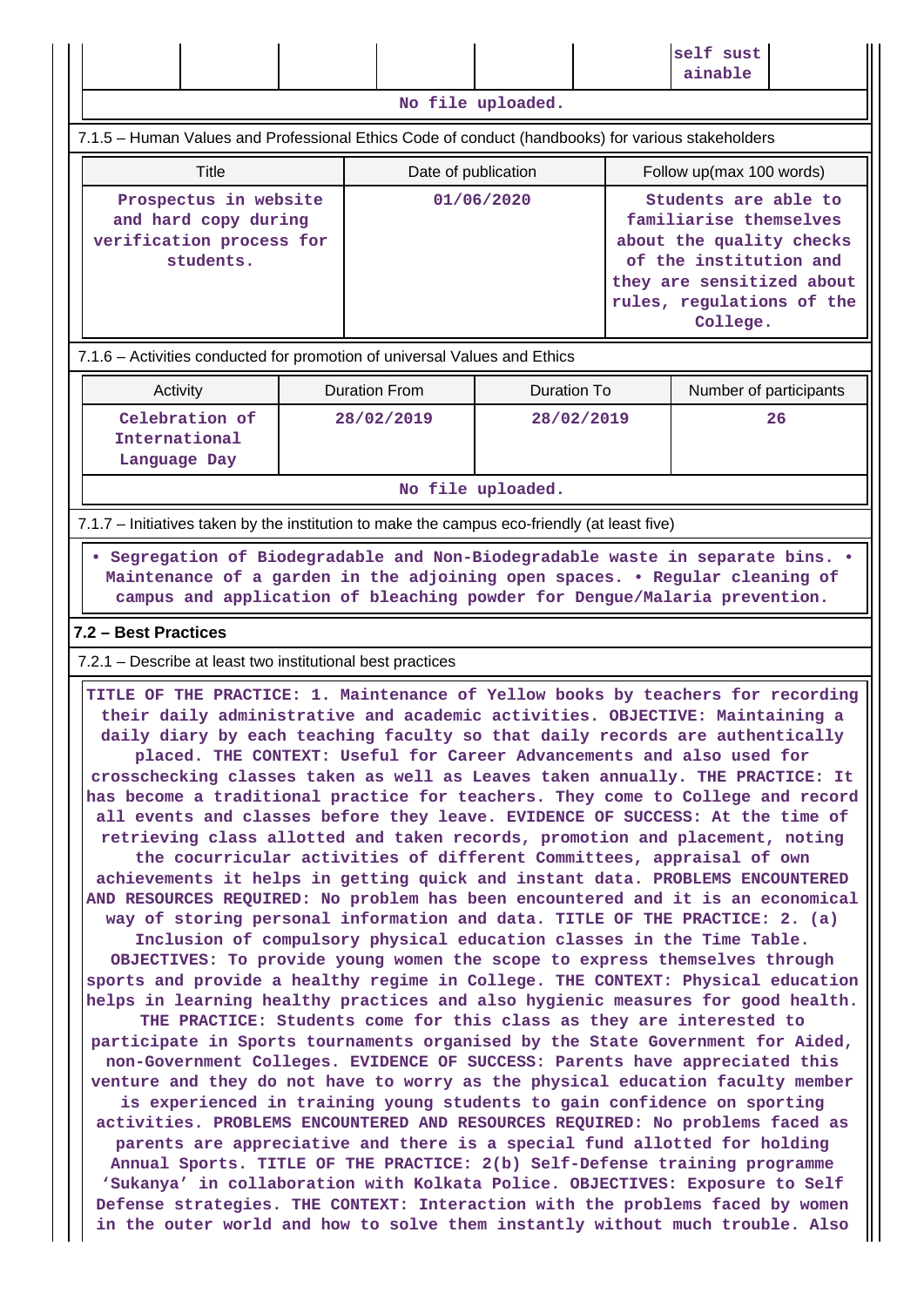**to help women in distress while travelling and in the community where they live. THE PRACTICE: Girls are trained to shield themselves from embarrassing and harassment situations and take appropriate action to solve the situation immediately. Also to be aware of any behaviour which is befitting of normal and healthy action and take steps immediately. EVIDENCE OF SUCCESS: Students are now more confident about their abilities and as many of the students travel alone the parents appreciate this training. PROBLEMS ENCOUNTERED AND RESOURCES REQUIRED: No problems have been encountered as students who are interested participate in this programme. To encourage students Kolkata Police provides them with track suits and other amenities when State level programmes are organised. NOTES: There are no new innovations in these practices but variations have been made to facilitate the stakeholders. These practices have become customs of the College. For instance, in Physical Education aerobics has been introduced and there are plans to introduce Yoga. Again, by using the daily recording system in yellow books, classes have become more streamlined and an awareness for career advancement among teachers have also encouraged them to enhance their effort in all kinds of activities.**

 Upload details of two best practices successfully implemented by the institution as per NAAC format in your institution website, provide the link

<http://www.rbgc.in/pdf/Institutional-Best-Practices-2018-19.pdf>

#### **7.3 – Institutional Distinctiveness**

 7.3.1 – Provide the details of the performance of the institution in one area distinctive to its vision, priority and thrust in not more than 500 words

 **Rani Birla Girls' College, since its inception six decades ago, has been the bearer of a legacy of learning and promotion of universal values of knowledge, participation and progress of all sections of the society. The college caters to a heterogeneous composition of girl students hailing from diverse backgrounds, though predominantly students (over 50) are from the minority communities. The institution, from its early days has been committed towards promoting holistic and inclusive education for young women learners. The institution has the distinctiveness of good governance that holds the virtues of transparency, accountability, compliance and norm boundedness towards Central and State government rules. The teaching practices of the institution maintain strict conformity to University recommended curriculum and ensures high quality of deliverance. Interactive sessions and ICT enabled classes and the variety of improvised teaching methods are directed towards imparting enhanced knowledge content and towards improving greater engagement of learners. Periodic evaluation/assessment of students and parents-teachers meeting coupled with a feedback mechanism helps to sustain accountability and also opens up a space for dialogic exchanges between and amongst stakeholders. The college maintains an impeccable standard of discipline and punctuality. This college remains solely committed to ensuring that the girls finish their graduation and receive enough encouragement and support to becoming selfsufficient and job oriented. Career counselling sessions, medical check-ups and constant interaction of the teachers and students are encouraged to ensure that the students remain focused and are able to share their concerns and queries and receive proper guidance. This college has always remained committed to the distinctive vision of prioritizing education and along with education it supports and all over development and character building. Inclusion of a sports class in the routine, having annual sports competition and encouraging the cultural activities for girls are a regular activity. A spacious library is stocked abundantly with curriculum based books, reference books, premier journals and IT enabled reading resources acts as a valued infrastructural provision that improves and complements the pedantic exercises of teachers and students alike. The College holds an unique credential of being the only**